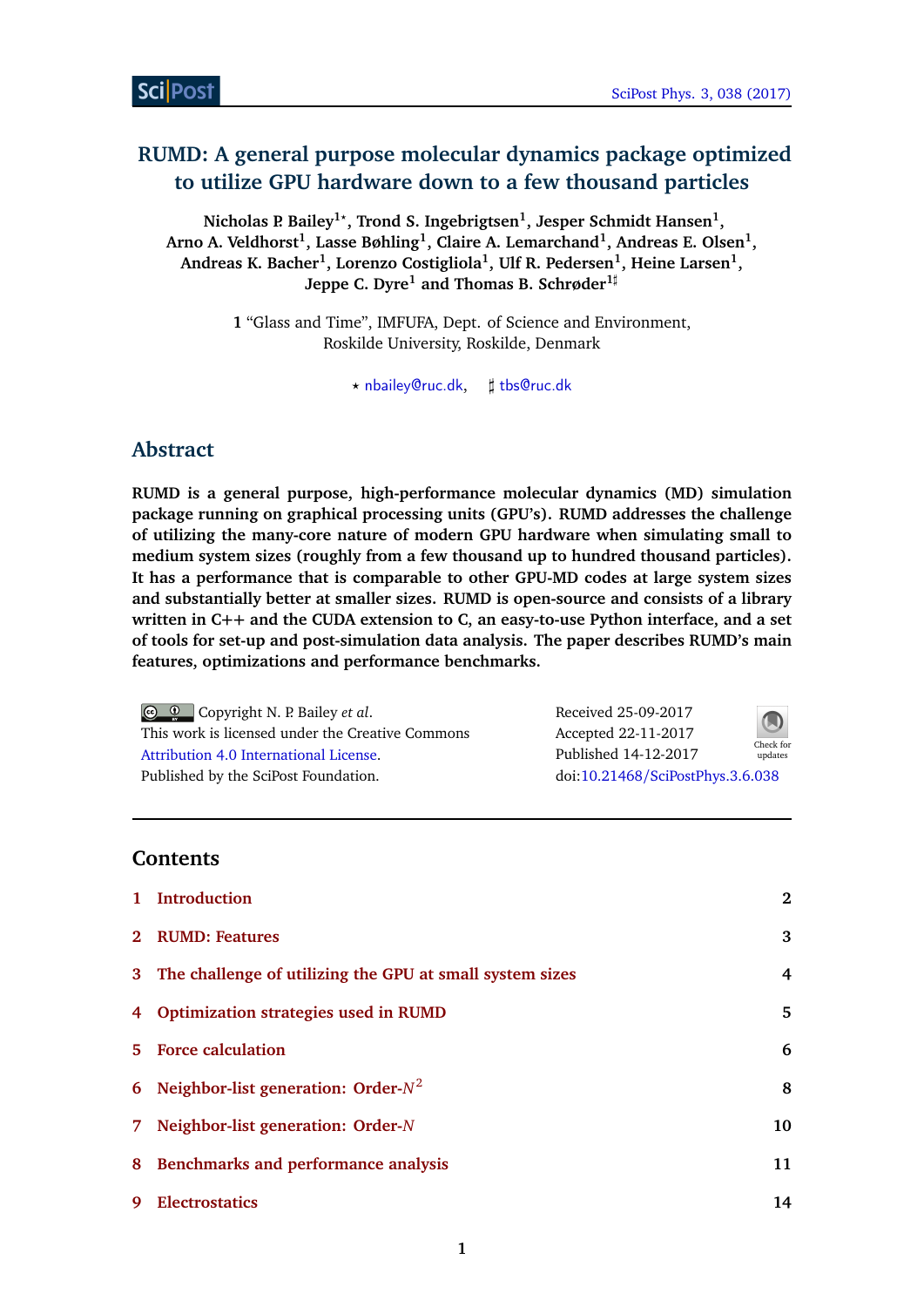| 10 Summary                 | 14 |
|----------------------------|----|
| 11 Appendix: The autotuner | 15 |
| <b>References</b>          | 16 |

### <span id="page-1-0"></span>**1 Introduction**

This paper describes the Roskilde University Molecular Dynamics (RUMD) package. RUMD is a molecular dynamics [[1,](#page-15-1) [2](#page-15-2)] (MD) code running on Graphical Processing Units (GPU's) from NVIDIA. RUMD was developed to achieve good performance at small and medium system sizes, while remaining competitive with other GPU-MD codes at large sizes. The attention paid to small sizes distinguishes RUMD from many other GPU-MD codes. It has been in development since 2008, and available as open-source software, $^1$  $^1$  since 2011. The newest version 3.3, was released in June 2017.

The rise of GPU-based computation has been discussed by various authors [[3](#page-15-3)[–9](#page-16-0)]. MD is a good candidate for GPU-acceleration, as discussed by Stone *et al.* [[5](#page-16-1)], since it involves a reasonably high arithmetic intensity, that is number of floating point operations per memory access. Several groups have developed MD codes based on GPUs from scratch or incorporated GPUacceleration into existing projects. Examples of the former include HOOMD-Blue [[10](#page-16-2)[–13](#page-16-3)], ACEMD [[14](#page-16-4)], OpenMM [[15,](#page-16-5) [16](#page-16-6)] and HAL's MD [[17](#page-16-7)] while the latter include NAMD [[18](#page-16-8)], LAMMPS [[19](#page-16-9)], AMBER [[20,](#page-17-0)[21](#page-17-1)] and Gromacs [[22](#page-17-2)] and GENESIS [[23](#page-17-3)]. Other works involving GPU-based MD codes, going back to 2007, can be found in Refs. [[24–](#page-17-4)[35](#page-18-0)]. We omit a detailed exposition of GPU programming basics here; for a good overview of massive multi-threading using CUDA see the relevant section in the article by Anderson *et al.* [[10](#page-16-2)]. For further information the reader can consult the book by Kirk and Hwu [[36](#page-18-1)] as well as the CUDA programming guide [[37](#page-18-2)].

The large computational power of modern GPUs comes primarily from the large number of hardware cores, each executing a number of software threads. Here we focus on two of the most recent architectures, Kepler (2012) [[38](#page-18-3)] and Pascal (2016) [[39](#page-18-4)]. As an example, the GeForce Gtx780Ti card (Kepler architecture) has 2880 cores and a theoretical single-precision peak-performance of 5.0 TFlops  $(5 \times 10^{12}$  floating point operations per second). A key element to achieve good performance from a GPU is that the number of active software threads should be much larger than the number of hardware cores in order to hide latency of memory access. This makes it a challenge to utilize the GPU hardware when the number of particles *N* is relatively small ( $N \sim 10^3 - 10^4$ ). The obvious choice for parallelization, namely having one thread compute the forces for one particle, is clearly not efficient when the optimal number of threads exceeds the number of particles. There are three reasons to focus on utilizing the GPU hardware even at small system sizes; i) Simulating long time scales rather than large systems. This is of interest, for example, in the field of glass-forming liquids. Here a system size of  $10<sup>4</sup>$  particles is considered large, but the interest is in studying as long time scales as possible. Note that finite size effects are relatively limited in these systems; for example Karmakar, Dasgupta, and Sastry [[40](#page-18-5)] found convergence of diffusivity and relaxation time for a standard model glass-former already at N=1000. ii) As a building block for multi-GPU simulations [[41](#page-18-6)] (RUMD currently uses one GPU per simulation). If one wants to simulate,

<span id="page-1-1"></span><sup>&</sup>lt;sup>1</sup>RUMD software is freely available at http://[rumd.org.](http://rumd.org)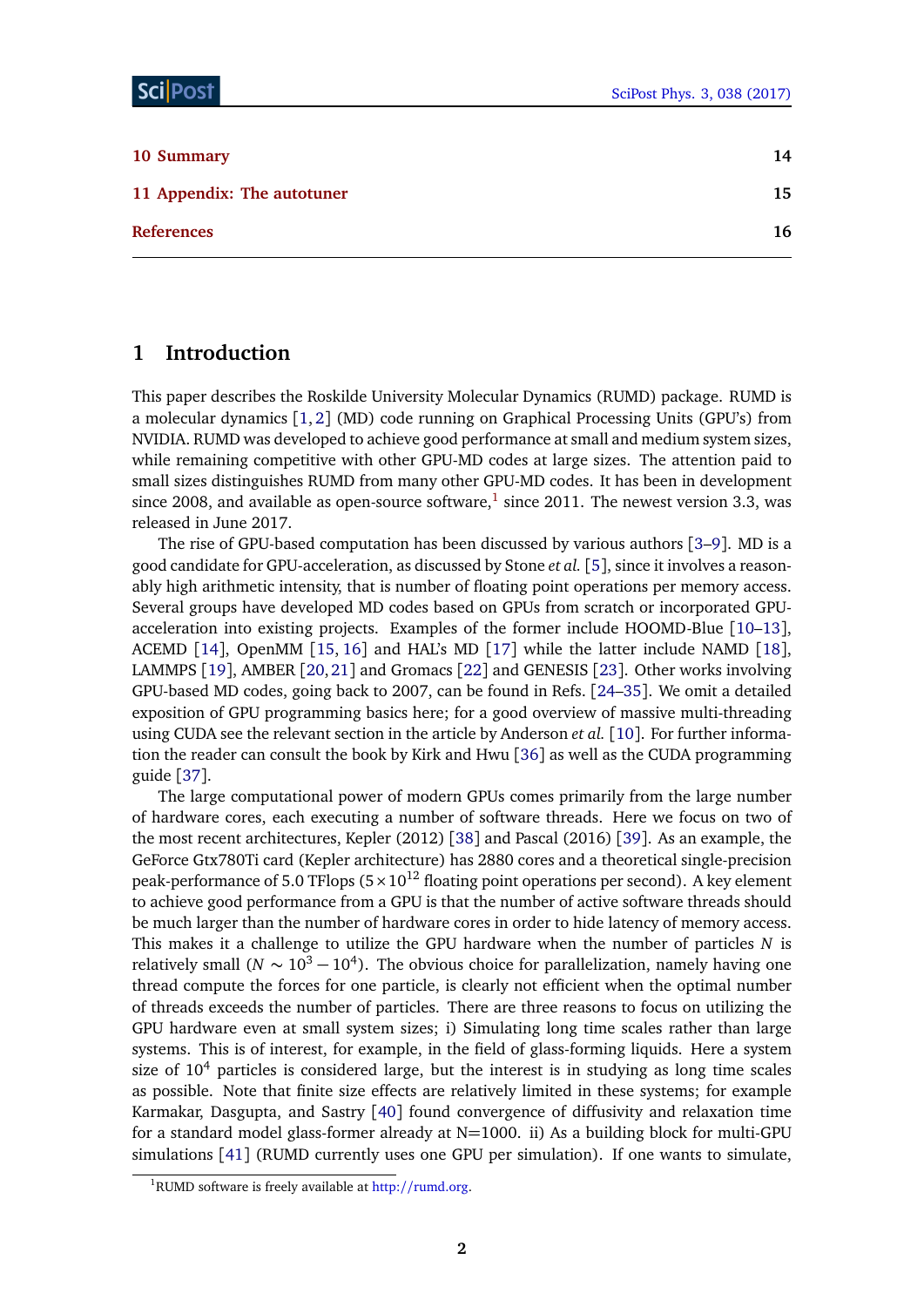```
# Import RUMD
import rumd
from rumd . Simulation import Simulation
# Create a simulation object , and import an initial configuration .
sim = Simulation (" start . xyz . gz ")
# Create a pair potential and associate it with the simulation object
\texttt{pot = rund.Pot\_LJ\_12\_6}~(\texttt{cutoff\_method = rund.ShiftedForce})pot. SetParams (i=0, j=0, Sigma=1.0, Epsilon=1.0, Rcut=2.5)sim . SetPotential ( pot )
# Create an integrator and associate it with the simulation object
itg = rumd . IntegratorNVT ( timeStep =0.004 , targetTemperature =1.0)
sim . SetIntegrator ( itg )
# Run a simulation . Data are saved on disk , can be analyzed by various tools
sim . Run (1000000)
```
<span id="page-2-1"></span>Figure 1: Script showing the Python code needed to run a simple simulation, in this case a single-component Lennard-Jones fluid simulated at constant temperature 1.0 for one million time steps of size 0.004 (Lennard-Jones units). The number of particles and the density is determined by the initial configuration contained in the file start.xyz.gz

sav.  $10^5$  particles using 10 GPU's, the single-GPU performance obviously needs to be good for  $10<sup>4</sup>$  particles. iii) Much of the future development in GPU and other many-core hardware will probably be in increasing the number of physical cores. Thus, what might today be considered a large system, might in the future be considered a small/medium sized system where special care needs to be taken to utilize the GPU hardware. To optimize the use of the hardware RUMD allows multiple threads per particle; this approach has also been considered in two recent publications [[42,](#page-18-7) [43](#page-18-8)]. Finally, we note a very recent paper describing the use of large ensembles of MD simulations of small systems [[44](#page-18-9)], an approach which would also be very much suited to running on GPUs.

The paper is organized as follows. Section [2](#page-2-0) contains a brief overview of RUMD's features. The main part of the paper focuses on the methods used for calculating the non-bonding pair interactions and the generation of the neighbor-list. These are the most computationally demanding parts of an MD simulation and where RUMD distinguishes itself from most other GPU-MD codes. Section [3](#page-3-0) discusses the challenges of utilizing the GPU hardware at small system sizes, and section [4](#page-4-0) gives an overview of the optimization strategies employed in RUMD. Section [5](#page-5-0) describes the calculation of non-bonding pair-forces, while sections [6](#page-7-0) and [7](#page-9-0) describe two different methods for generating the neighbor-list. Section [8](#page-10-0) provides benchmarks of RUMD in comparison to three different GPU extensions of LAMMPS [[19](#page-16-9)], as well as an analysis of the effect of the different optimizations employed in RUMD. Section [9](#page-13-0) describes RUMD's performance for electrostatic (Coulomb) interactions. Section [10](#page-13-1) provides a short summary.

### <span id="page-2-0"></span>**2 RUMD: Features**

Below we list the main features of RUMD; for more information please see the tutorial and user manual included with the software and available from the project's website rumd.org.

**Python interface:** The user controls the software via a Python interface which allows simulations of considerable complexity to be implemented straightforwardly. An example of a simple user Python-script is given in Fig. [1.](#page-2-1)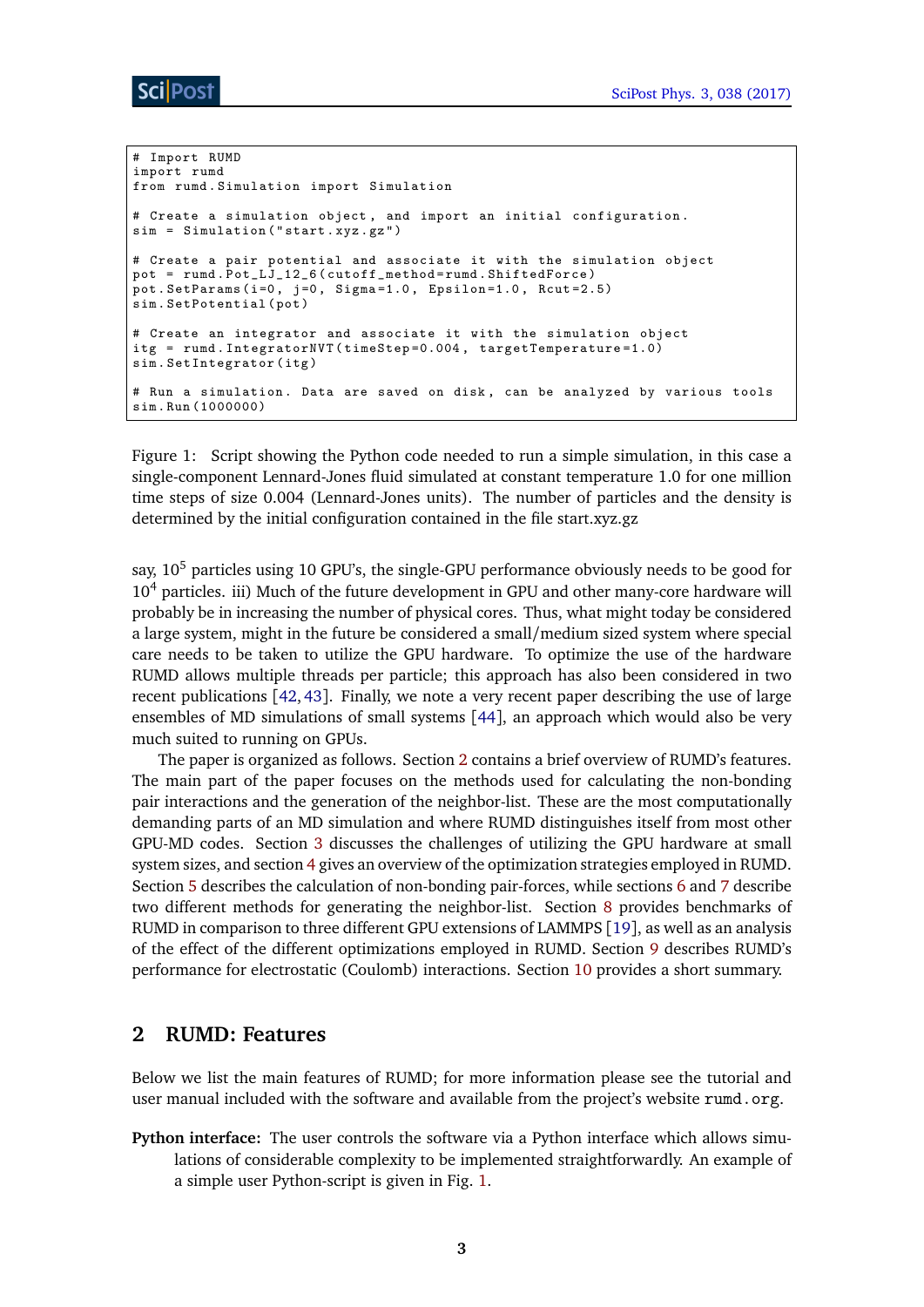- **Pair potentials:** 12-6 Lennard-Jones, generalized Lennard-Jones, inverse power law, Gaussian core, Buckingham, Dzugotov, Girifalco, Yukawa, and more. New pair potentials are easily added, as described in the tutorial. Three different "cutoff methods" for truncating the pair potential are provided: simple truncation with no shift, truncation plus shift of the potential energy to ensure continuity, and truncation plus shift of the pair force [[45](#page-18-10)] to ensure its continuity (this corresponds to adding a linear term in the potential).
- **Other interactions:** Intramolecular interactions, including both rigid-body constraints [[46,](#page-18-11) [47](#page-18-12)] and flexible terms—bond-stretching forces, angular forces and dihedral forces. Three-body angle-dependent non-bonding interactions [[48](#page-18-13)]. Many-body interactions for metals based on effective medium theory [[49](#page-18-14)].
- **Integrators:** NVE (Verlet/Leap-frog), NVT (Nosé-Hoover), NPT [[50](#page-18-15)], NVU (geodesics on the constant potential energy surface) [[51,](#page-18-16) [52](#page-19-0)]. Couette shear flow using the SLLOD equations of motion and Lees-Edwards boundary conditions.
- **File formats:** Configurations are stored in the xyz format with extensions, compressed using gzip; data can be saved block-wise logarithmically in time for efficient use of disk space while allowing the study of a large range of time scales in a single simulation; molecular structure (bonds, angles and dihedrals) is specified in separate topology files. Tools for creating initial configurations and topology files are provided.
- **Analysis tools:** Basic statistics of energy, pressure, etc. for thermodynamics. Measures of structure: radial distribution function, static structure factor, radius of gyration, meansquare end-to-end distance. Measures of dynamics: mean-square displacement, incoherent intermediate scattering function, non-Gaussian parameter, end-to-end vector autocorrelation function, Rouse-mode autocorrelation function. New analysis tools are added regularly. Analysis tools work on data stored during simulations and can be applied at the end of or during a simulation. The user may define customized on-the-fly analysis tools written in Python.
- **Autotuner:** A script for optimizing internal parameters—specifically, the choice of algorithm for generating the neighbor list, the neighbor-list skin size, and the way the generation of the neighbor list and the calculation of non-bonding forces are distributed among the GPU threads. The autotuner is described in the appendix.

RUMD is mostly implemented in single precision. This leads to a drift in the total energy when running long constant-energy (NVE) simulations, but is not an issue for NVT and NPT simulations where a thermostat is applied. RUMD can be made fully double precision by a search and replace in the source code - we are planning to implement a more elegant way for the user to choose between single and double precision. RUMD uses a single GPU per simulation; support for multiple GPU simulations is planned for future development.

# <span id="page-3-0"></span>**3 The challenge of utilizing the GPU at small system sizes**

Consider NVIDIA's Kepler GK110 architecture that appeared in 2013. One of the Kepler design goals was power efficiency, which was partly achieved by increasing the number of cores while decreasing the clock speed compared to the previous Fermi architecture. Thus each streaming multiprocessor (of type SMX) has 192 cores, and the GPU has up to 15 SMX units. The GTX 780Ti card contains the maximum 15 SMX units, giving 2880 cores. Furthermore, the number of software threads needs to be much larger than the number of physical cores, in order to hide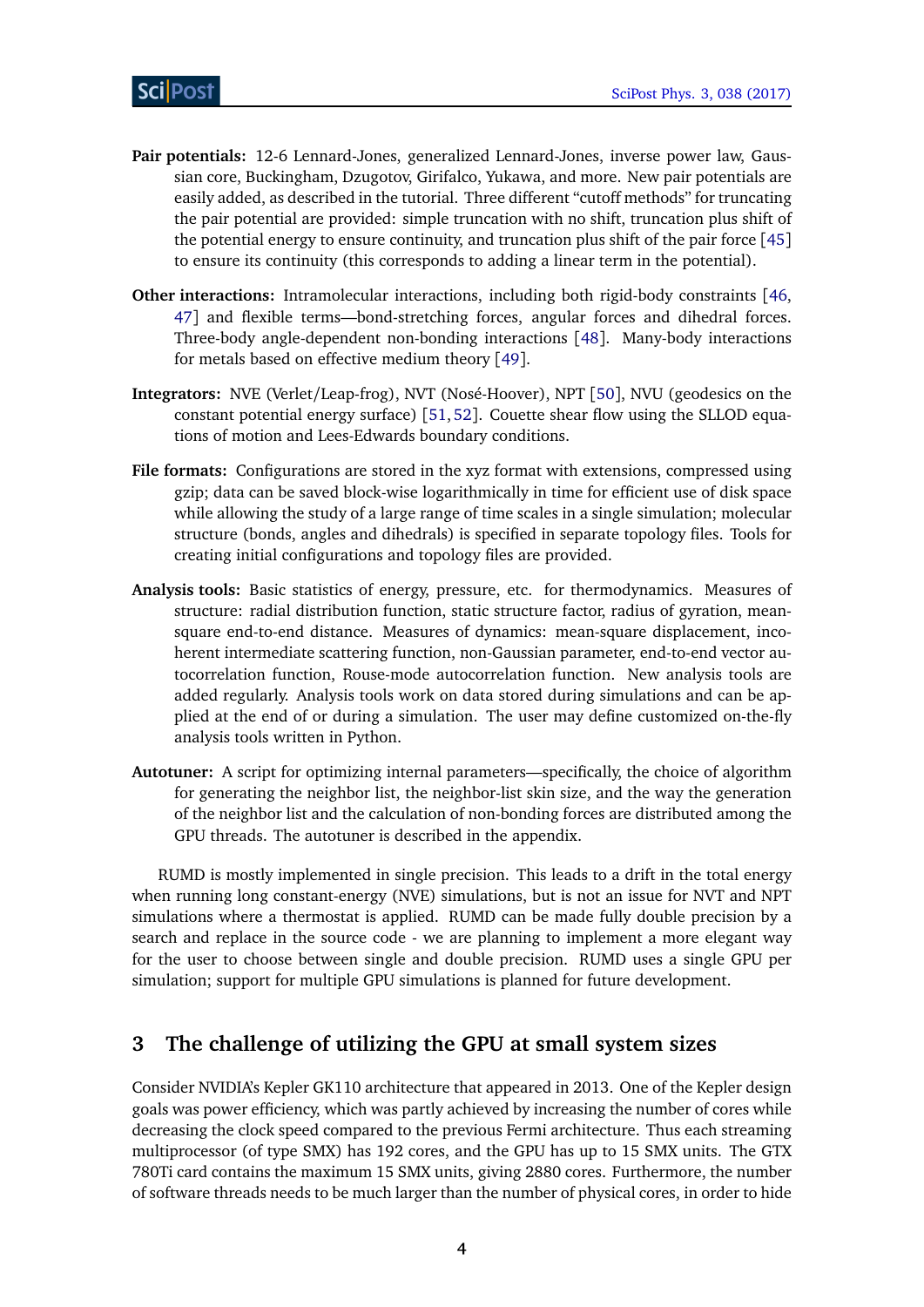

<span id="page-4-1"></span>Figure 2: Schematic diagram representation of the two algorithms for neighbor-list generation, and the force calculation algorithm. The latter uses multiple threads per particle (tp), but an implementation also exists for the special case  $tp = 1$ .

memory access latency. This poses a challenge when small systems of the order of thousands of particles are concerned. In order to use as many threads as possible, one must therefore have multiple threads computing the force on one particle.

Having multiple threads per particles entails some overhead, in particular the summing of the force contributions over the threads allocated to a given particle. This means that as the system size increases, it becomes less useful to have more than one thread per particle. We control this by the parameter  $t_p$  (threads per particle, denoted TPerPart in the code), and let the autotuner pick the optimal value for a given simulation. The optimal value of  $t_p$  depends primarily on the number of particles, but also on density and the range of the potential. We use a separate kernel involving a single thread per particle for larger sizes (see Fig. [2\)](#page-4-1); this is faster than setting  $t_p = 1$  in the general kernel.

Rovigatti *et al.* [[53](#page-19-1)] have recently discussed the possible advantages of "vertex-based" (atom-decomposition [[54](#page-19-2)], one thread per particle) versus "edge-based" (force-decomposition [[54](#page-19-2)], one thread per interaction) parallelism. Our approach includes the former and a range of intermediate cases, while not taking it to the extreme of one thread per interaction.

# <span id="page-4-0"></span>**4 Optimization strategies used in RUMD**

As in any general purpose MD software a data structure to keep track of neighbors for the non-bonding pair interactions is necessary to reduce the complexity of the force calculation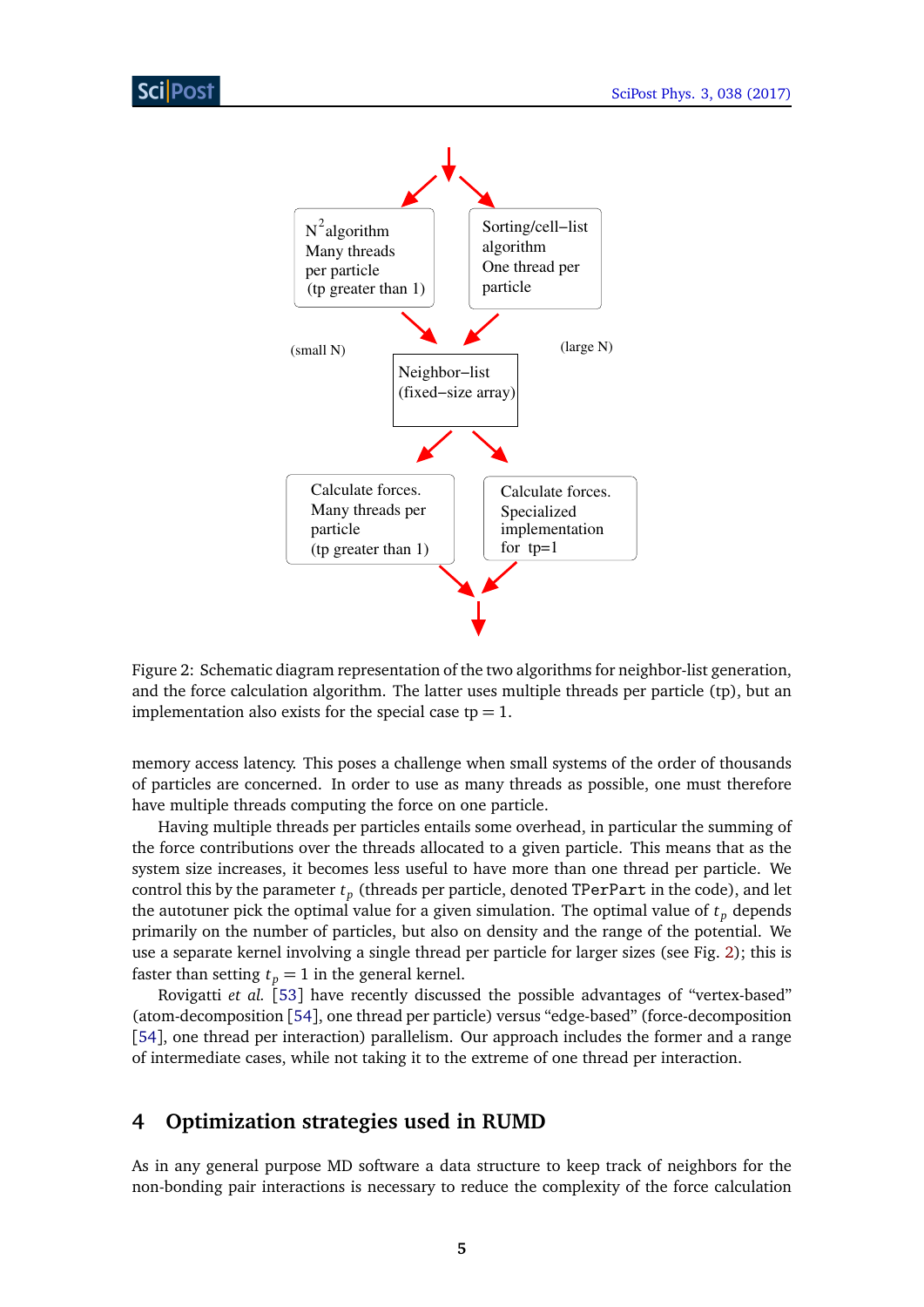from *O*(*N* 2 ) to *O*(*N*) [[1,](#page-15-1)[2](#page-15-2)]. We use a classical Verlet-type neighbor list, stored as 2-dimensional fixed-size array of size  $N n_{\text{max}}$  where  $n_{\text{max}}$  is the assumed maximum number of neighbors per particle. If this happens to be exceeded the neighbor-list is automatically re-allocated with doubled capacity. For smaller systems we set  $n_{\text{max}} = N$  from the start to avoid the overhead of checking for overflow. Neighbors within  $r_c + s$  are listed, where  $r_c$  is the maximum cut-off associated with the potential, and *s* is the extra skin included so that the neighbor-list does not need to be rebuilt every step. The optimal value of the skin is determined by the autotuner.

We now describe the methods employed in the calculation of short-range non-bonding forces and the generation of the neighbor-list. The main four optimizations are as follows:

- 1. Multiple threads per particle ( $t_p \geq 1$ ) in force calculation and neighbor-list generation. The autotuner chooses the best value for *t<sup>p</sup>* .
- 2. Two methods for rebuilding the neighbor-list:  $O(N^2)$  method ( $t_p \ge 1$ ) for small system sizes, and an  $O(N)$  method ( $t<sub>p</sub> = 1$ ) for larger sizes. The autotuner picks the best method.
- 3. Use of the so-called "read only data-cache" for reading positions (for NVIDIA devices of so-called "compute capability" [[37](#page-18-2)] at least 3.5 this can be done straightforwardly via the function  $_l$ - $ldg()$ .
- 4. Use of pre-fetching when reading from the neighbor-list to compensate for memory access latency.

# <span id="page-5-0"></span>**5 Force calculation**

The force calculation kernel (routine executed on the GPU) is shown in Fig. [3.](#page-6-0) Short-hand notation for common quantities used in this and the following CUDA-kernels are given in Table [1.](#page-5-1) The force kernel uses in general  $t_p \geq 1$ , although a separate implementation for  $t_p = 1$  (not shown) was made because at large sizes it is no longer beneficial to have more than one thread per particle, and the overhead of the code associated with summing over threads is noticeable. The neighbor-list is arranged in column-major order, i.e., the first neighbors of all particles are consecutive in memory, then the second neighbors, etc. This allows for efficient (coalesced) memory access.

Note the use of pre-fetching when reading from the neighbor-list; while the force contribution of neighbor *i* is computed, the index of neighbor *i* + 1 is being read from the neighbor list.

Within the kernel a call is made to a function fij (not shown), which calculates the contribution to the pair force on the current particle from a neighbor particle. fij itself

| quantity                     | name in kernel | CUDA variable     |
|------------------------------|----------------|-------------------|
| Number of thread-blocks      | NumBlocks      | gridDim.x         |
| Particles per block $(p_h)$  | PPerBlock      | blockDim.x        |
| Threads per particle $(t_p)$ | TPerPart       | blockDim.y        |
| Particle index within block  | MyP            | threadIdx.x       |
| Thread index w.r.t. particle | MyT            | threadIdx.y       |
| Index of thread-block        | MyB            | blockIdx.x        |
| Global index of particle     | MyGP           | MyP+MyB*PPerBlock |

<span id="page-5-1"></span>Table 1: Short-hand notation for common quantities used in CUDA-kernels.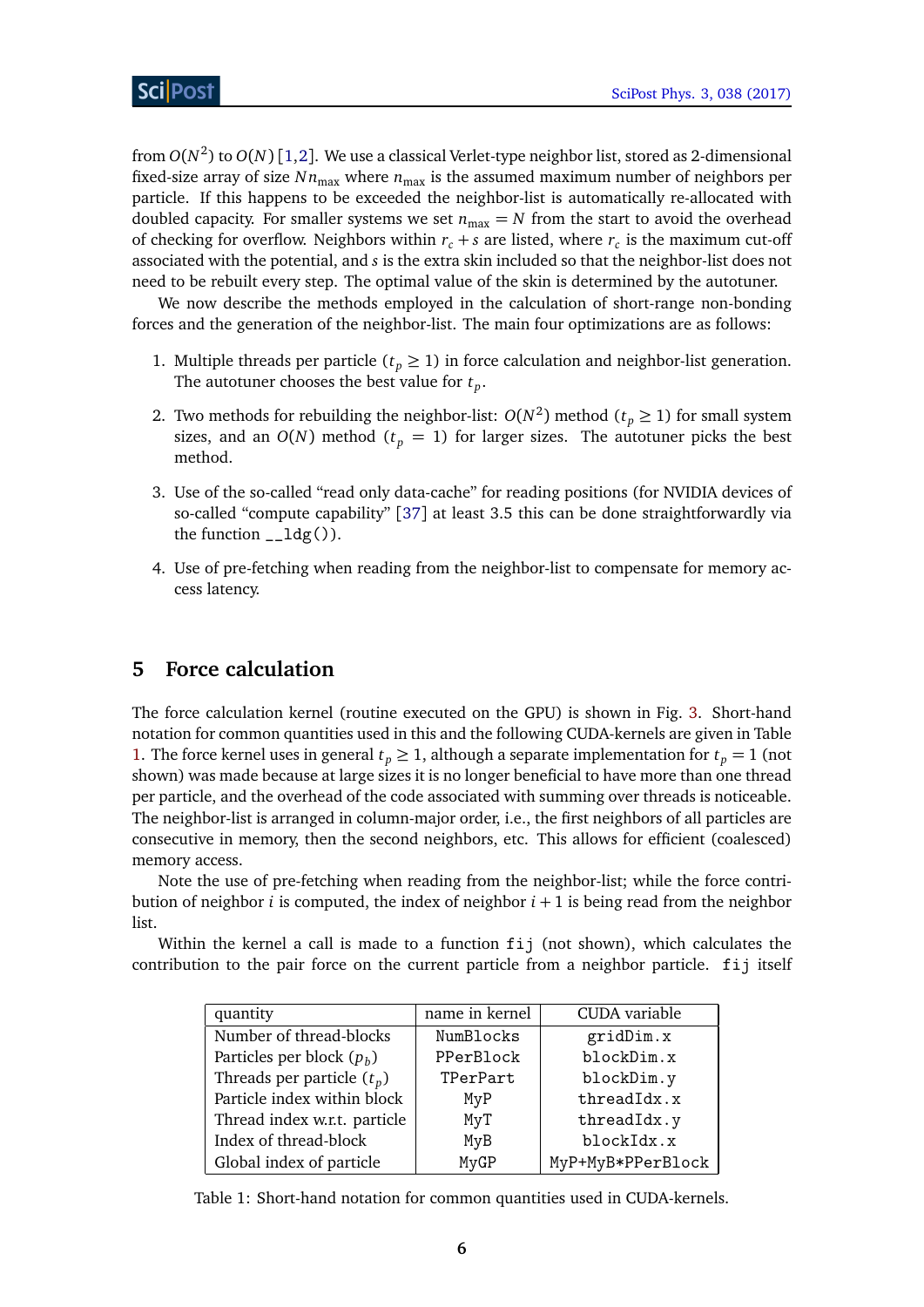```
__global__ void Calcf_NBL_tp ( ... )
   [ Declare shared memory ]
  float4 my_f = {0.0f, 0.0f, 0.0f, 0.0f}; // Initialize the force<br>float4 my_r = LOAD(r[MyGP]); // Position of this par
                                                                    // Position of this particle<br>// Type of this particle
  int type_i = \angle_float_as_int(my_r.w);
  [ Read information on the simulation box from device memory ]
  [ Copy potential parameters to shared memory ]<br>
__syncthreads(); // Parameters loaded to s
                               // Parameters loaded to shared memory before proceeding
  int nb, my\_num\_nbrs = num\_nbrs [MyGP];<br>
\frac{1}{1 + \frac{1}{1 + \frac{1}{1 + \frac{1}{1 + \frac{1}{1 + \frac{1}{1 + \frac{1}{1 + \frac{1}{1 + \frac{1}{1 + \frac{1}{1 + \frac{1}{1 + \frac{1}{1 + \frac{1}{1 + \frac{1}{1 + \frac{1}{1 + \frac{1}{1 + \frac{1}{1 + \frac{1}{1 + \frac{1}{1 + \frac{1}{1 + \frac{1}{1 + \frac{1}{1 + \frac{1}{1 + \frac{1}{1 + \frac{1}{1 + \frac{1}{1 + \frac{1}{1 + \frac{1nb_prefetch = nb1[nvp*MyT + MyGP];for ( int i= MyT ; i < my_num_nbrs ; i += TPerPart ) { // Loop over neighbors
    nb = nb_prefetch ;
     if (i+ TPerPart < my_num_nbrs )
       nb_prefetch = nbl [ nvp *( i+ TPerPart ) + MyGP ]; // Prefetch next neighbor
     float4 r_i = L0AD(r[n b]);<br>int type_i = _{-}float_as_int(r_i.w);<br>// Type of neighbor
     int type_i = _{-}float_as_int(r_i.w);
     // Add contribution from this pair to my_f :
    fij ( potential, my_r, r_i, kmy_f, [parameters, simulation box] );
  }
  __syncthreads () ;
  // Now use the shared memory for summing force contributions :
  s_r [MyP+MyT*PPerBlock] = my_f;
    __syncthreads () ;
  // Sum over threads associated with the same particle :
  if (MyT == 0) {
    for ( int i=1; i < TPerPart; i++ ) my_f += s_f [MyP + i*PPerBlock];
     my_f .w *= 0.5 f; // Compensate for double counting of potential energy
     // Write result to device memory
     f[ MyGP] = my_f;
  }
}
```
<span id="page-6-0"></span>Figure 3: Kernel calculating forces on particles given the neighbor-list (nbl) shown in the simplest version where only the force and potential energy of each particle are computed. For a given particle each of  $t_p$  threads (MyT = 0, 1, ...,  $t_p-1$ ) computes part of the total force, which is summed up at the end. The function  $f_{ij}$  (not shown) adds an individual pair contribution to the current thread's force  $(my_f)$ . Note the use of  $\Box$ syncthreads to synchronize threads within a thread-block. This is to ensure that all data are available in shared memory before any thread reads from it (first and third occurrences) or that all threads are done with the data in shared memory before it is used for other data (second occurrence). LOAD() is a macro that reads from device memory via the read-only data-cache using  $\angle \log()$  on cards where this is available.

calls a function ComputeInteraction unique to each type of pair potential and selected via templating. Templating is used so that it is known when compiling fij which potential, and thus which ComputeInteraction, is to be called. Templating is also used for some of the other user-chosen variables, including the type of boundary conditions (represented by a SimulationBox class) and the cutoff-method. This means that the force calculation kernel is compiled for all possible combinations of these parameters, and the user can choose the appropriate one at run time. The code for the conditional statements which allows this is tedious, but is generated automatically by a Python script. The main disadvantage of using templating is that it increases the compile time considerably.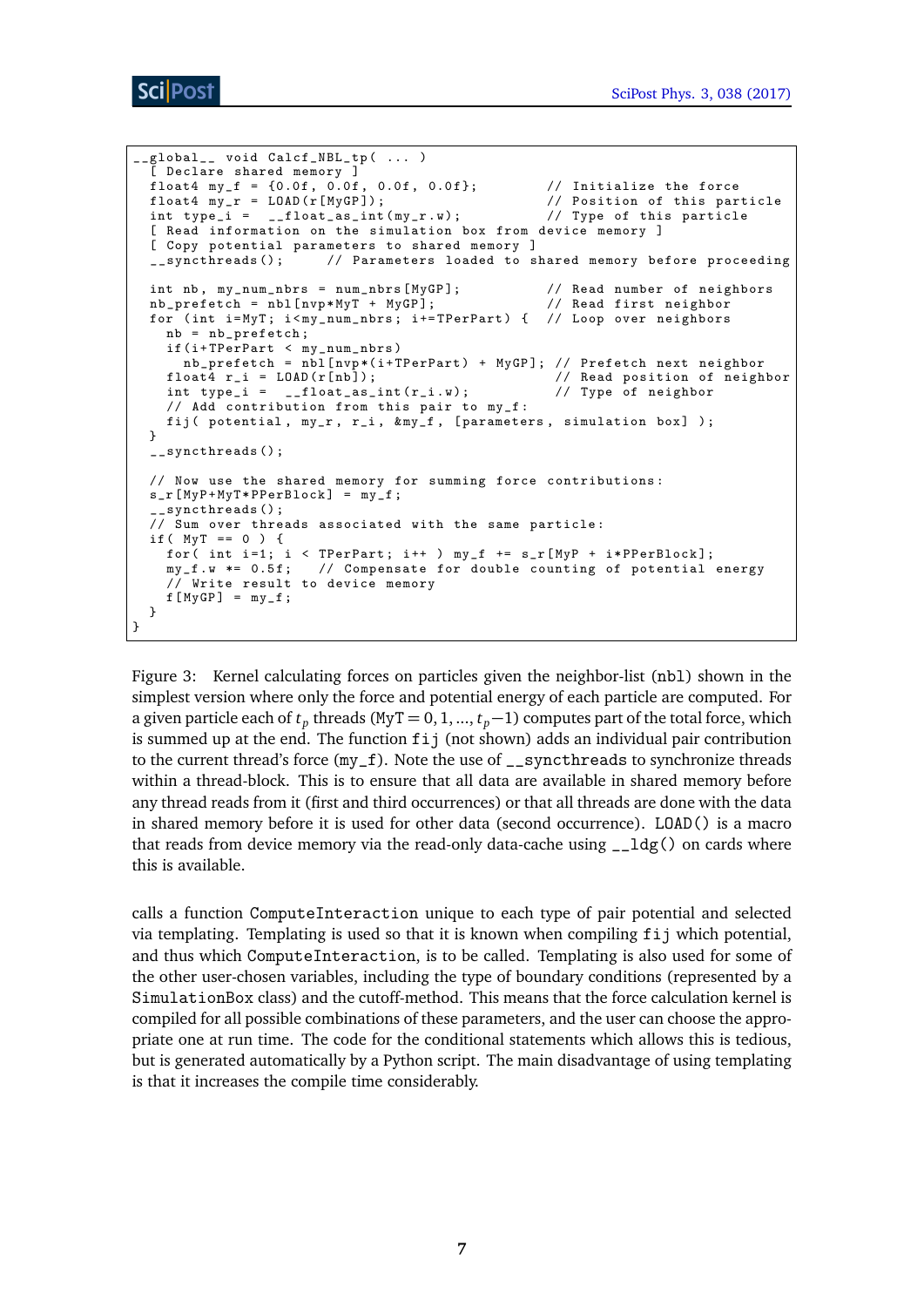```
__global__ void calculateNBL_N2( ... ) {
  const unsigned int tid = MyP + MyT*PPerBlock; // Thread-index within block
  [ Declare shared memory: s_r, s_Count, s_cut_skin2 ]
  if ( updateRequired [0]) {
    if (MyT == 0) s_Count [MyP]=0; // Count of neighbors for this particle
    [ Copy cut-offs plus skin squared to shared memory]<br>float4 my_r = r[MyGP]; // Positio
                                                // Position of this particle
    // Loop over blocks of particles
    for ( FirstGP =0; FirstGP < numParticles ; FirstGP += TPerPart * PPerBlock ) {
      // Read particle positions in block into shared memory
      if (FirstGP + tid < numParticles) s_r[tid] = r[FirstGP + tid];<br>__syncthreads(); // Shared data in
                                                    // Shared data in s_r ready
      // Loop over particles in block
      for (int i=0; i<PPerBlock*TPerPart; i+=TPerPart) {
        OtherP = i + MyT; OtherGP = FirstGP + OtherP;
        if ( MyGP < numParticles && MyGP != OtherGP && OtherGP < numParticles ) {
          float4 r_i = s_r[OtherP]; \frac{1}{2} // Position of other particles
          [ Read squared cutoff distance from shared memory based on types ]
          [ Calculate squared distance dist2 ]
          if (dist2 < RcutSk2) {
            // Atomically increment counter for this particle :
            unsigned int nextNbrIdx = atomicInc(&s_Count[MyP], numParticles);
             [ If space insert index into NB-list at position nextNbrIdx ]
          } // if ( dist2 ... )
        } // if ( MyGP ... )
      } // for ( int i ... )
      __syncthreads () ;
    } // for ( int firstGP ... )
     __syncthreads () ;
    if (MyT == 0) {
      [ Store the number of neighbors for this particle]
      [ Store its position so can check when rebuild needed ]
      [ Detect whether ran out of space and set flag to inform host ]
      if (MyP == 0) atomicDec(&(updateRequired[0]), NumBlocks);
    } / / if (MyT == 0 ... )} // if ( update_required [0])
}
```
<span id="page-7-1"></span>Figure 4: Kernel for order- $N^2$  neighbor-list generation. Note that because the number of particles is not in general a multiple of  $p_b$ , there are some threads in the last block which should not do anything, hence statements such as if (MyGP<numParticles).

# <span id="page-7-0"></span>**6 Neighbor-list generation: Order-***N* 2

This neighbor-list generating algorithm (see Fig. [4\)](#page-7-1) has  $O(N^2)$  complexity and is thus suitable only for small system sizes. In a serial code there would be a double loop; in a parallel code one loop (over particles whose neighbors are to be found) is handled completely by parallelization. Part of the loop over "other" particles is handled by looping over  $t_p$ -sized groups, while parallelization (the  $t_p$  threads for that particle) accounts for looping within these groups (we do not make use of Newton's third law). Shared memory is used to reduce the amount of reads from device memory; in a straight forward implementation without shared memory a total of  $N^2$  reads of particle positions is necessary. By using a block-wise reading into the shared memory, this is reduced to  $N^2/p_b$ , where  $p_b$  is the number of particles in a block (denoted PPerBlock in the code). From this consideration  $p_b$  should be as large as possible, but on the other hand a too large  $p_b$  value would mean that the number of blocks ( $\approx N/p_b$ ) becomes too small to utilize all the available SMX multiprocessors. RUMD uses the autotuner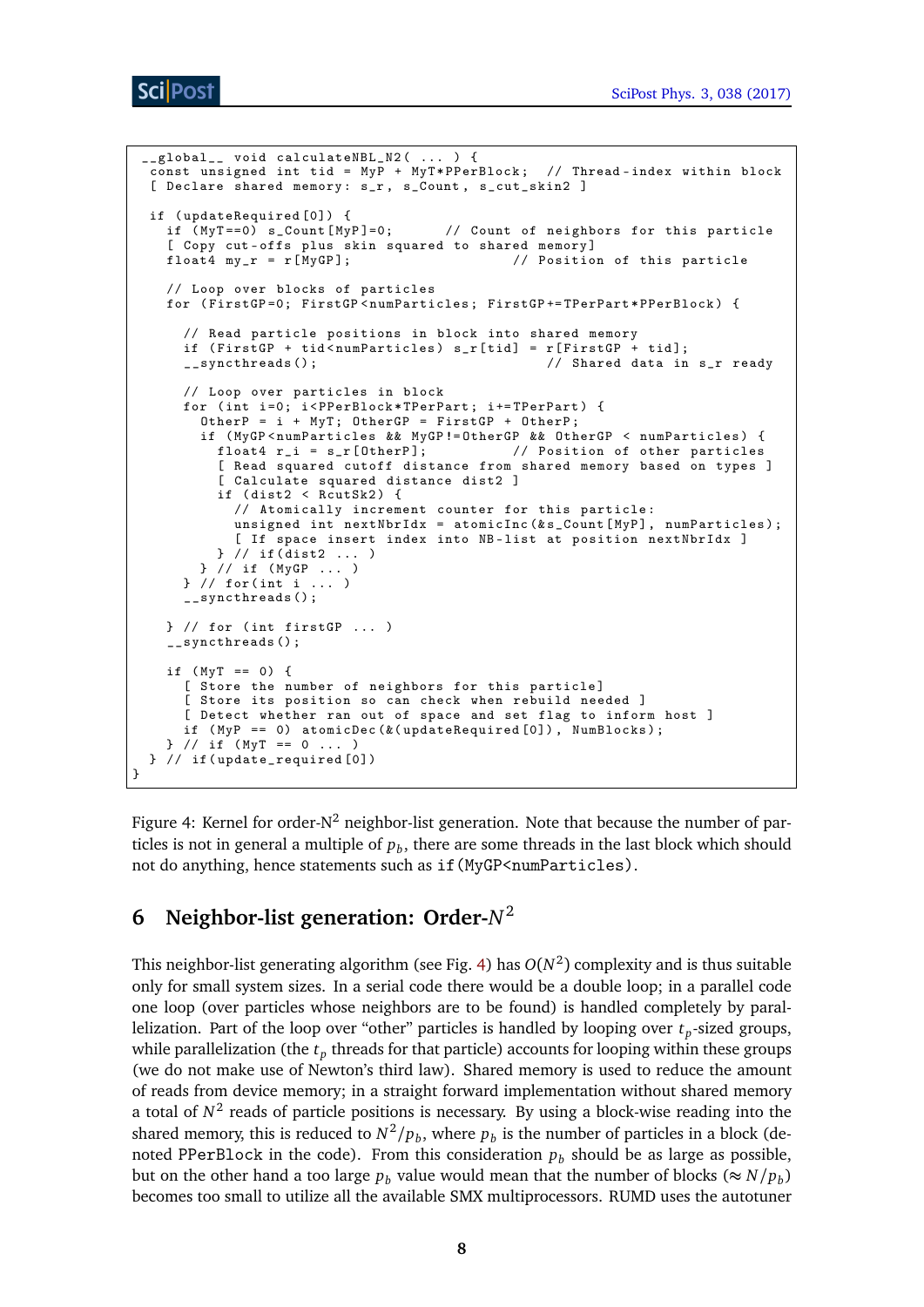```
__global__ void calculateNBL_CellsSorted ( ... ) {
  gtid = blockIdx .x * blockDim .x + threadIdx . x; Count = 0;
  [ Declare shared memory: s_r, s_cut_skin2 ]
  [ Copy cut-offs plus skin squared to shared memory ]
   __syncthreads () ;
  if (gtid<numParticles) {
   float4 my_r = r[gtid];int3 my_CellCoordinates = calculateCellCoordinates (my_r, ...,);
    int3 OtherCellCoordinates ;
    // Loop over neighboring cells , applying periodic boundary conditions
   for (int dZ = -2; dZ < = 2; dZ + +) {
      OtherCellCoordinates .z = ( my_CellCoordinates .z + dZ +
         num_cells_vec .z)% num_cells_vec .z;
      for (int dY = -2; dY < = 2; dY + 1) {
        OtherCellCoordinates .y = ( my_CellCoordinates .y + dY +
           num_cells_vec .y)% num_cells_vec .y;
        for (int dX = -2; dX < = 2; dX + 1) {
          OtherCellCoordinates.x = (my_CellCoordinates.x + dX +num_cells_vec.x)% num_cells_vec.x;
          // Loop over particles in cell
          int otherCellIndex = calculateCellIndex ( OtherCellCoordinates ,
              num_cells_vec );
          int Start = cellStart [ otherCellIndex ];
          int End = cellEnd [otherCellIndex];
          for (int OtherP=Start; OtherP <= End; OtherP++) {
            if (gtid != OtherP) {
              float4 r_i = L0AD(r[Other P]);[ Read squared cutoff distance from shared memory based on
                  types ]
              [ Calculate squared distance dist2 ]
              if ( dist2 < RcutSk2 )
                [ If space insert index into NB - list and increment Count ,
                    else break]
            }
          } // end for (int OtherP....)
        }
     }
   } // end for ( int dZ ... )
    [ Store this particles number of neighbors]
    [ Store its position so can check when rebuild needed ]
    [ Detect whether ran out of space and set flag to inform host]
   if ( gtid == 0 ) updateRequired [0] = 0;
 } // if ( gtid < numParticles )
}
```
<span id="page-8-0"></span>Figure 5: Kernel for order-N neighbor-list generation. calculateCellCoordinates(...) calculates the coordinates of the cell that a particle belongs to. calculateCellIndex $(\,.\,)$ calculates the index of a cell given its coordinates. The arrays cellStart and cellEnd contain the indices of the first and last particles, respectively, associated with a given cell.

to pick the optimal value of  $p_b$ .

The kernel uses  $t_p$  threads for a given particle to search for neighbors. This means that we have to deal with the situation that several or all of them find a neighbor at the same time, and the writing to the neighbor list should be performed without race-conditions. This is achieved by a so-called *atomic* operation. When several threads perform an atomic operation on the same variable, all operations are guaranteed to be performed in (an unspecified) sequential order. Here we use the atomic increment function, atomicInc(), which ensures that the number of neighbors is counted correctly. When a thread calls atomicInc(), the function returns the value the variable had *before* the increment of the given thread is performed. This is here used to specify a unique position in the neighbor list ( $nextNbrIdx$ ).

The information about whether the neighbor-list needs to be rebuilt resides on the de-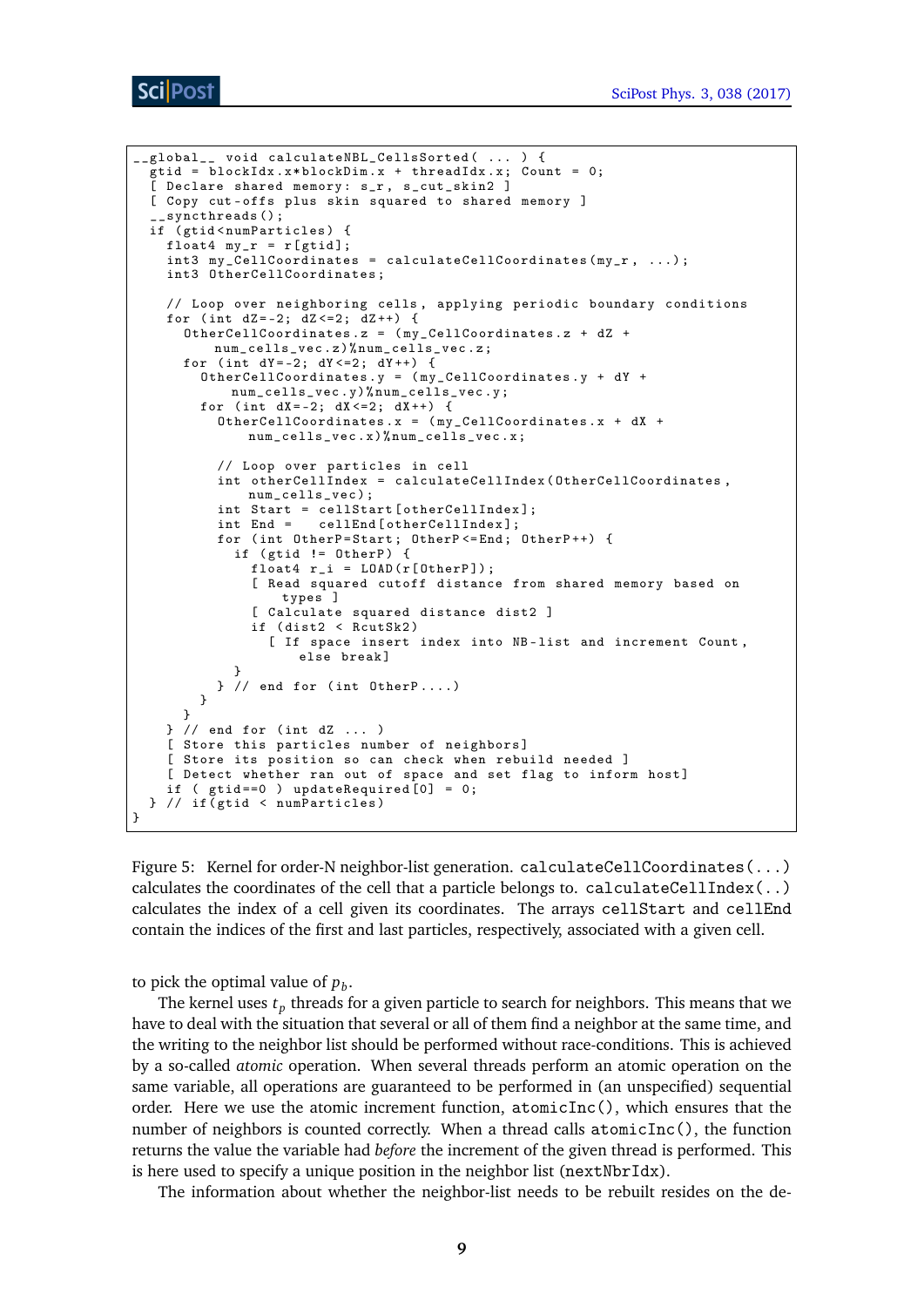vice, generated by a different kernel. The kernel in Fig. [4](#page-7-1) is called at every timestep and checks via if(updateRequired) whether there is anything to be done. This is faster than copying the value of a flag to the host and having the host decide whether to launch the rebuild-kernel. updateRequired is initially equal to the number of thread-blocks. One thread from each block decrements it with an atomic operation (atomicDec()) when it (its threadblock) is done, so that when all blocks are finished, it is zero. At the next time step, assuming no particles have moved more than half the skin distance, updateRequired will still be zero and therefore the kernels immediately exit. Using an atomic operation to decrement updateRequired is necessary because the thread-blocks execute asynchronously, so none of them knows when/whether the others are finished, or even started; any unfinished blocks need to see a non-zero value of the counter.

The above means that for small systems the simulations are performed entirely on the GPU without any communication with the CPU (except when output is required). Avoiding the overhead associated with communication between the GPU and CPU is important for the performance at small system sizes.

### <span id="page-9-0"></span>**7 Neighbor-list generation: Order-***N*

The order-*N* algorithm is based on a cell-index method [[1,](#page-15-1) [2](#page-15-2)] and involves (1) dividing the simulation box into rectangular spatial cells whose size is related to the potential cutoff; (2) associating particles with the appropriate cell based on the coordinates; (3) sorting the particles according to cell-index and rearranging all particle data to the sorted order (this can be done quickly with the Thrust library [[55](#page-19-3)]). The advantage of rearranging the particle data to the sorted order is two-fold; i) the information about which particles are in a given cell can be stored simply as two integers indicating the first (cellStart) and the last particle (cellEnd); ii) better performance of the data-cache when reading the particle information both in the neighbor-list creation and in the force calculation.

The kernel in Fig. [5](#page-8-0) is called after steps (1) to (3) have been carried out via a series of small kernels and Thrust operations. It involves, for a given particle, identifying its cell coordinates and looping over neighboring cells in three dimensions to find neighbors. We have chosen cell lengths in each direction to be of order (not less than)  $(r_c + s)/2$ , where *s* is the neighbor-list skin. This means that the loop extends to plus/minus two cells in each direction, or 125 cells altogether. Such a choice of cell length means one searches a volume  $58\%$  <sup>[2](#page-9-1)</sup> of that searched when using cells of length  $r_c + s$ . This kernel is called with one thread per particle, since that is generally most efficient at larger sizes, which is also when the linear method of neighbor-list generation becomes relevant. It is conceivable that some gain at intermediate sizes could be achieved by implementing a  $t_p > 1$  version of the kernel, but this has not been tried yet.

In this Neighbor-list method the information about whether to rebuild the neighbor-list must be communicated to the host because several kernels and Thrust functions must be called (the use of Dynamic Parallelism, available since CUDA 5.0, could change this, but has not been tried). Thus the updateRequired flag is not used in the kernel because the kernel only runs at all if a rebuild is required; the flag is simply set to zero at the end by the thread handling particle 0.

<span id="page-9-1"></span><sup>&</sup>lt;sup>2</sup>One must search for neighbors in a given particle's own cell and one (two) neighboring cells for cell length  $r_c + s$  ( $r_c + s/2$ ). In the former case the search volume is 27 ( $r_c + s$ )<sup>3</sup>; in the latter it is 125 (( $r_c + s$ )/2)<sup>3</sup> giving a ratio (125/8)/27=0.58.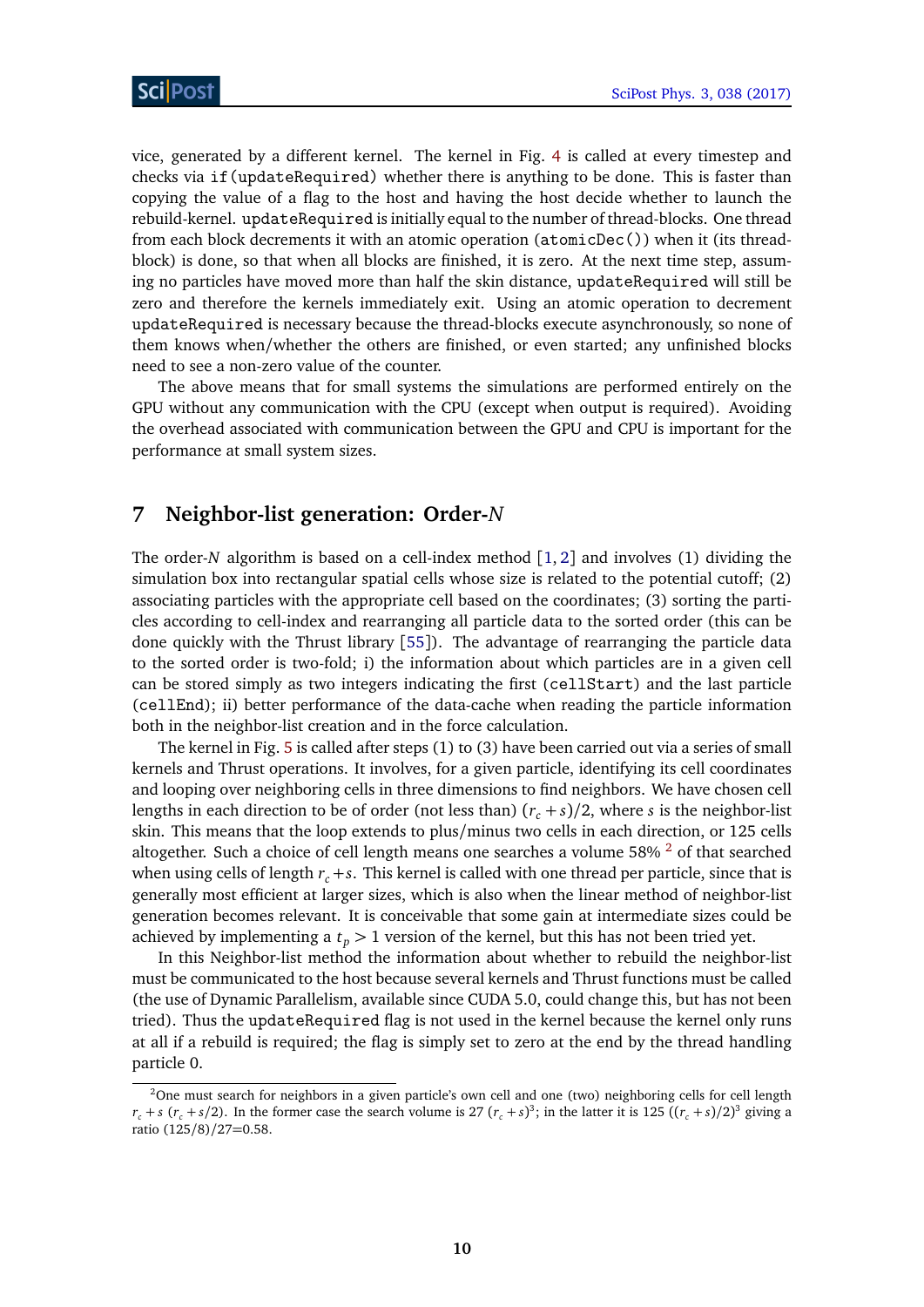

<span id="page-10-2"></span>Figure 6: The Lennard-Jones LAMMPS benchmark: a melting FCC crystal is simulated at constant energy. LAMMPS results are downloaded from the LAMMPS webpage (see text). The vertical axis shows the number of simulated time steps per second of wall-clock time. At large system sizes all codes follows the ideal 1*/N* scaling, and the GPU's are 10-20 faster than LAMMPS running on 12 xeon cores. For RUMD good scaling is maintained down to quite small systems *N* ∼ 2000, and at small system sizes RUMD is thus considerably faster than the three GPU versions of LAMMPS.

### <span id="page-10-0"></span>**8 Benchmarks and performance analysis**

To illustrate the performance of RUMD, we first compare to the "Lennard-Jones" benchmark results published on the LAMMPS homepage.<sup>[3](#page-10-1)</sup> There are two reasons for this choice: i) the LAMMPS benchmark results include data for small systems (down to 2048 particles); ii) data is provided for three different GPU extensions of Lammps. The LAMMPS benchmark involves an FCC crystal of Lennard-Jones particles which is given a kinetic energy sufficient to melt it at constant total energy (NVE). Figure [6](#page-10-2) shows as open symbols the number of timesteps per second (TPS) achieved by different versions of LAMMPS: A pure CPU version running on 12 Intel Xeon cores (dual hex-core 3.47 GHz Intel Xeons X5690), and three different GPUextensions, KOKKOS/CUDA, USER-CUDA, and GPU, all running on a K20x card with 2688 cores. The corresponding results for RUMD running on the comparable Gtx780Ti card are plotted as filled circles. All the GPU-accelerated versions of LAMMPS, together with RUMD, give similar performance for large *N* (above  $\sim 3 \times 10^5$ ). In this regime near perfect scaling with *N* is observed, and the GPU versions are 10-20 times faster than LAMMPS running on 12 Intel Xeon cores. At smaller system sizes the near perfect scaling breaks down: for two of the GPU versions of LAMMPS (the red and blue curves) running a simulation with 2000 particles takes as much time as one with 20000 particles; clearly the GPU hardware is under-utilized. In fact, for these two implementations it is faster to use the pure CPU version of LAMMPS at the smallest system sizes. RUMD, on the other hand, maintains reasonable (though not perfect) scaling down to around  $N = 2000$ . We have included even smaller system sizes, to illustrate that RUMD eventually also begins to struggle to utilize the hardware at very small system sizes.

Table [2](#page-11-0) gives the parameters chosen by the autotuner, as a function of system size. Except for the two smallest system sizes, the autotuner chooses the total number of threads  $(N \times t_p)$ to be at least 16000. This illustrates the point made in the introduction, that the number of threads should be much larger than the number of physical cores (here 2880) to get good performance. The reason that fewer threads are used for the two smallest system sizes is

<span id="page-10-1"></span><sup>&</sup>lt;sup>3</sup>http://lammps.sandia.gov/[bench.html#gpucluster](http://lammps.sandia.gov/bench.html#gpucluster)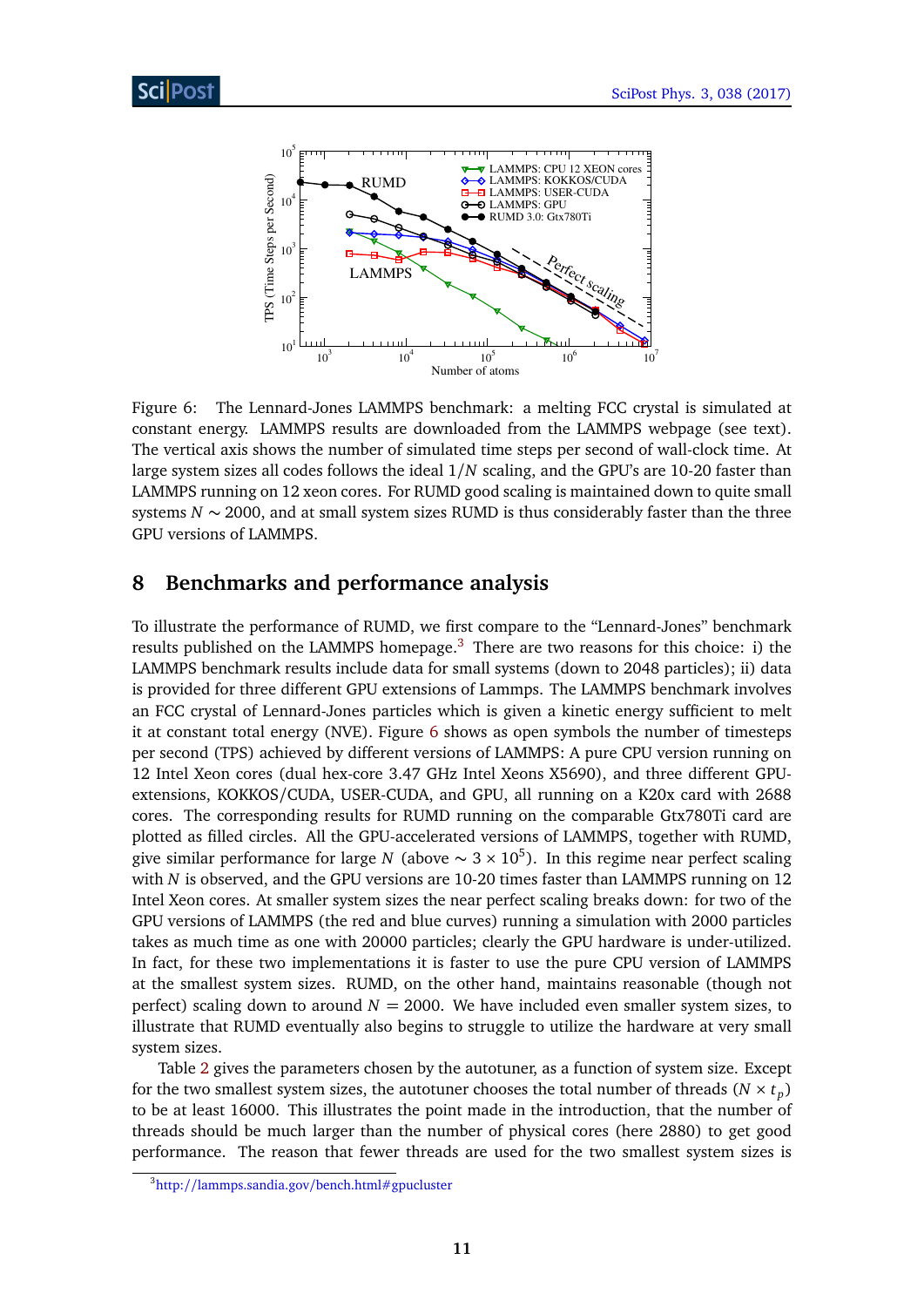

<span id="page-11-1"></span>Figure 7: Analyzing the effect of optimization features in RUMD. The upper panel shows the performance of the full-RUMD and three other versions in which one feature has been disabled: multiple threads per particle  $(t_p > 1)$ , use of read only data-cache to read positions (\_\_ldg()), and pre-fetching. The lower panel shows the same data in terms of the relative boost in performance that each feature gives, as a function of system size.

| N       | NB               | pb  | tp | skin  | TPS   |
|---------|------------------|-----|----|-------|-------|
| 512     | $\overline{N^2}$ | 16  | 14 | 0.452 | 31201 |
| 1024    | $N^2$            | 16  | 10 | 0.5   | 26729 |
| 2048    | $N^2$            | 48  | 8  | 0.611 | 20504 |
| 4096    | $N^2$            | 32  | 4  | 0.746 | 11222 |
| 8192    | N                | 192 | 2  | 0.824 | 6292  |
| 16384   | N                | 192 | 1  | 0.5   | 4772  |
| 32768   | N                | 192 | 1  | 0.5   | 2710  |
| 65536   | N                | 128 | 1  | 0.452 | 1458  |
| 131072  | N                | 192 | 1  | 0.409 | 771   |
| 262144  | N                | 128 | 1  | 0.409 | 382   |
| 524288  | N                | 128 | 1  | 0.370 | 194   |
| 1048576 | N                | 128 | 1  | 0.370 | 100   |
| 2097152 | N                | 96  | 1  | 0.335 | 50    |

<span id="page-11-0"></span>Table 2: Performance parameters chosen by the autotuner and the resulting TPS (Timesteps Per Second) on a Gtx780Ti card (5.0 TFlops sp, 336GB/s).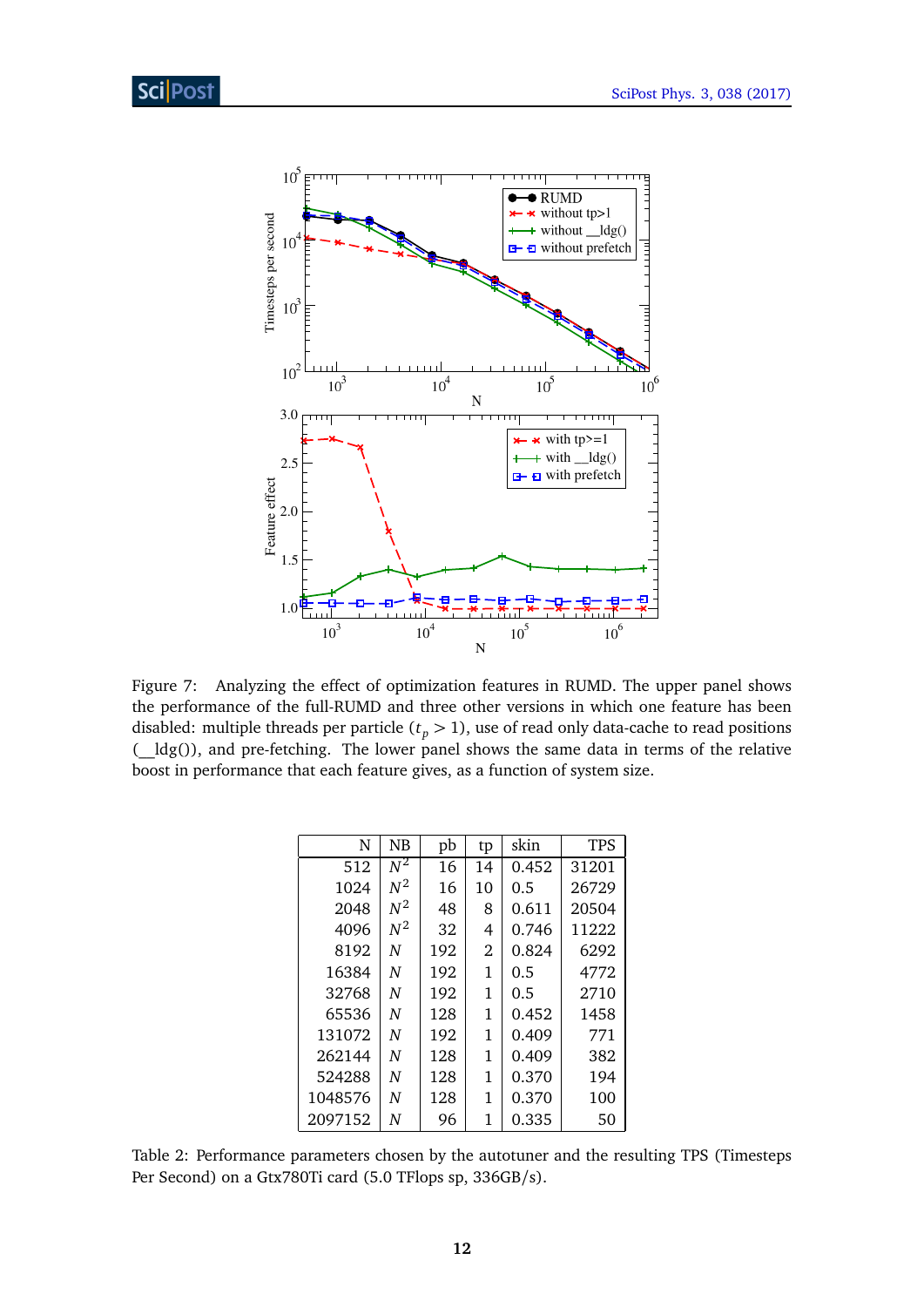| N       | NB               | pb  | tp           | skin  | <b>TPS</b> | SpeedUp |
|---------|------------------|-----|--------------|-------|------------|---------|
| 512     | $\overline{N^2}$ | 16  | 4            | 0.335 | 35354      | 1.13    |
| 1024    | $N^2$            | 16  | 5            | 0.370 | 34226      | 1.28    |
| 2048    | $N^2$            | 64  | 8            | 0.5   | 31454      | 1.53    |
| 4096    | $N^2$            | 32  | 4            | 0.55  | 17508      | 1.56    |
| 8192    | N                | 32  | 1            | 0.611 | 8824       | 1.40    |
| 16384   | N                | 128 | 1            | 0.452 | 6617       | 1.3     |
| 32768   | N                | 32  | 1            | 0.553 | 3075       | 1.13    |
| 65536   | N                | 128 | $\mathbf{1}$ | 0.452 | 1798       | 1.23    |
| 131072  | N                | 192 | 1            | 0.409 | 948        | 1.23    |
| 262144  | N                | 192 | 1            | 0.409 | 495        | 1.30    |
| 524288  | N                | 128 | 1            | 0.370 | 239        | 1.23    |
| 1048576 | N                | 192 | 1            | 0.370 | 126        | 1.26    |
| 2097152 | Ν                | 192 | 1            | 0.370 | 58         | 1.16    |

<span id="page-12-0"></span>Table 3: Performance parameters chosen by the autotuner and the resulting TPS (Timesteps Per Second) on a Gtx1080 card (8.2 TFlops sp, 320GB/s). Last column is speed-up compared to the Gtx 780Ti card (Table [2\)](#page-11-0).

probably that the required large *t<sup>p</sup>* values inflict too large a penalty due to the sequential summation of the  $t_p$  different contributions to the force (see Fig. [3\)](#page-6-0). The switch between the two methods for neighbor-list generation happens at around 8000 particles. In this range of system sizes both methods are sub-optimal and the autotuner compensates by increasing the skin size to make neighbor-list updates less frequent.

Figure [7](#page-11-1) shows the effect of disabling different optimization features. The upper panel shows time steps per second like Fig. [6,](#page-10-2) but with different curves representing different disabled features (the black curve is with all features enabled). The most dramatic difference is when  $t_p = 1$  is enforced, for small and medium systems ( $N < 10^4$ ). No difference is observed at larger *N* because there  $t_p = 1$  is the optimal choice, see table [2.](#page-11-0) Disabling the use of the read-only data-cache gives the green curve, a significant drop in performance across all sizes except the very smallest *N <* 2000, while disabling pre-fetching gives a slight drop, more at larger sizes. The lower panel of Fig. [7](#page-11-1) shows the same data, but plotted as the ratio of the speed of the full RUMD to that of RUMD with the given feature disabled. Plotting this ratio, on a linear scale, shows the relative effects more clearly. In particular, reading via the read only data-cache gives an effect of order 40%, while pre-fetching has an effect of order 10% at the large sizes.

Table [3](#page-12-0) gives results for RUMD running on a GTX 1080 card of the newer Pascal architecture. This card has a single precision theoretical peak-performance of 8.2 TFlops (8.9 TFlops in 'Boost' mode), and a memory bandwidth of 320 GB/s. These numbers are, respectively, 64% higher and 5% *lower* than the corresponding numbers for the Gtx 780Ti card. Table [3](#page-12-0) shows speed-ups in the range 13 to 56%. The largest speed-ups are found at  $N = 2048$  and  $N = 4096$ , where the  $N^2$  Nb-list method is chosen – this method has more calculations per read from memory (see section VI), so the increased computational speed without increase in memory bandwidth can better be utilized. It should be noted that cards of the Pascal architecture with higher memory bandwidth have recently been released — our results suggest that these should perform even better at the large system sizes.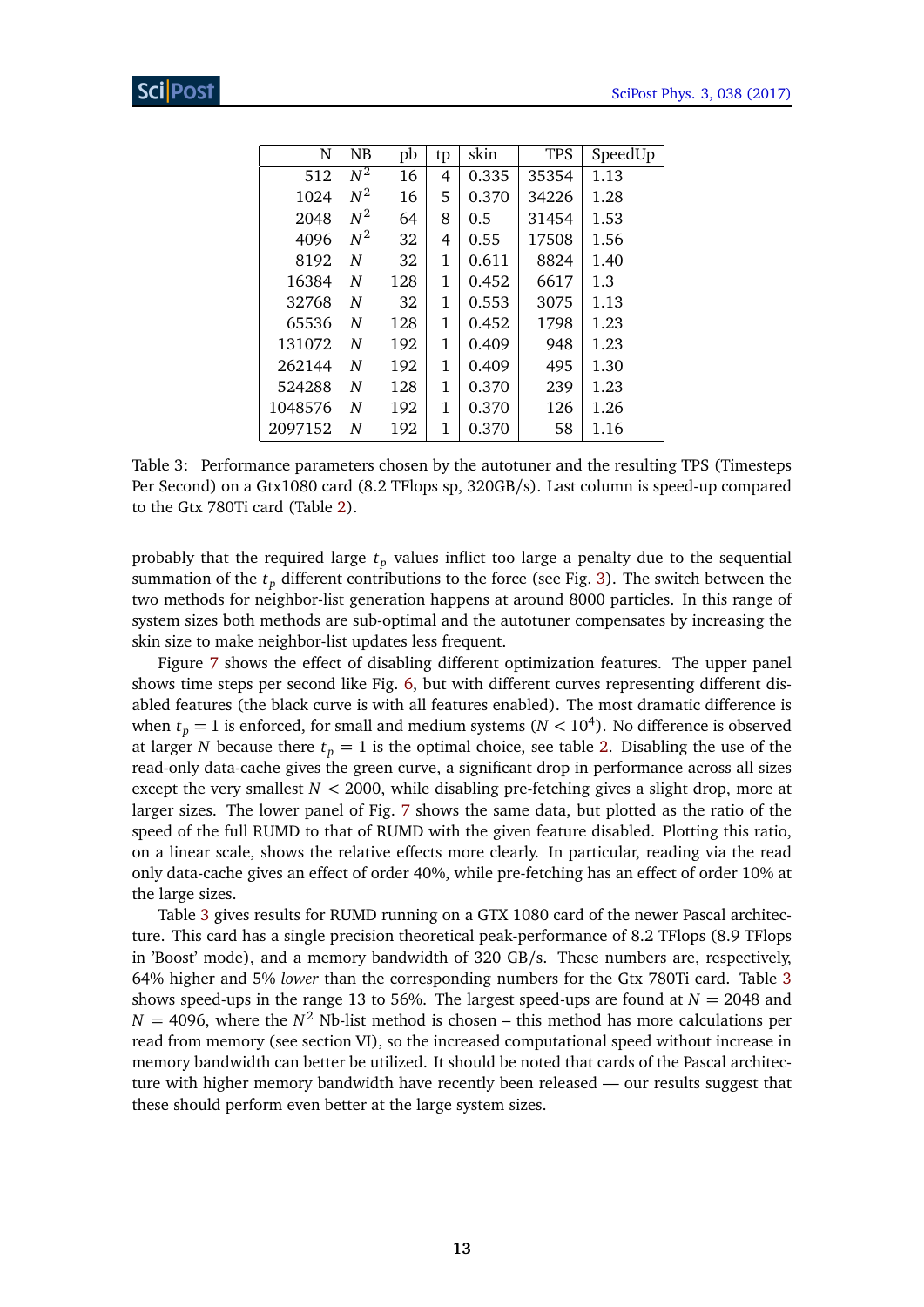| N                  | $2 \cdot 10^3$ | $2 \cdot 10^4$ | 10 <sup>5</sup> |
|--------------------|----------------|----------------|-----------------|
| <b>LAMMPS SP</b>   | 3.26           | 5.66           | 6.06            |
| <b>LAMMPS WOLF</b> | 2.21           | 3.57           | 3.40            |
| <b>LAMMPS PPPM</b> | 0.54           | 0.40           | 0.35            |
| <b>RUMD SF</b>     | 9.41           | 11.3           | 16.1            |

<span id="page-13-2"></span>Table 4: Benchmarks for a system of charged Lennard-Jones particles (see text for details) for LAMMPS (CPU) and RUMD (Gtx 780Ti). The metric shown is MATS (millions of atom time steps per second). LAMMPS benchmarks were performed on a Dell 630 server with dual Intel Xeon E5-2699 v3 2.3 GHz CPU's for a total of 36 cores. Coulomb interactions were evaluated using a simple shifted-potential cutoff at distance 6.0 ("SP"), using the Wolf method [[56](#page-19-4)] with the switching parameter  $\alpha$  set to zero ("WOLF", equivalent to the shifted force method), and the Particle-Particle Particle-Mesh method ("PPPM"). RUMD benchmarks were performed on an nVidia GTX 780 Ti, using a shifted force cut-off (SF) at distance 6.0.

### <span id="page-13-0"></span>**9 Electrostatics**

A general purpose MD code should include electrostatic (Coulomb) interactions and these should be sufficiently accurate and computationally efficient. Implementation of the smooth particle mesh Ewald method [[21,](#page-17-1) [57](#page-19-5)[–59](#page-19-6)] which can efficiently handle the long range part of the electrostatic interactions is planned, but for our needs so far we have found it sufficient to use Coulomb forces with a large shifted-force cut-off as documented in Ref. [[60](#page-19-7)]. In that paper it was shown that a shifted-force cutoff of order five inter-particle spacings gives, similar to the Wolf [[56](#page-19-4)] method, results in excellent agreement with Ewald-based methods in bulk systems.

To benchmark the performance of Coulomb interactions, we performed simulations of a model molten salt in RUMD and the CPU version of LAMMPS. All particles have identical Lennard-Jones parameters  $\epsilon$  and  $\sigma.$  The charges are  $\pm\sqrt{4\pi\epsilon_{0}\epsilon\sigma}$  (50% each). The density is 0.3677  $\sigma^{-3}$  and the temperature 2  $\epsilon/k_B$ . The density is the same as was used by Hansen and McDonald in their study of a similar model salt  $[61]$  $[61]$  $[61]$ . In Ref.  $[60]$  $[60]$  $[60]$  it was shown that a cutoff of 6.0*σ*, corresponding to ∼ 330 neighbors per particle at this density, was sufficient to get satisfactory accuracy. The time step is 0.004 p *m/εσ*.

The data in Table [4](#page-13-2) compare RUMD and the CPU-version of LAMMPS with different methods of evaluating Coulomb interactions. The benchmarks are expressed as MATS (million atom time steps per second) for ease of comparing different system sizes. The smallest speed-up of RUMD over LAMMPS is here a factor of two. This smaller speed-up compared to the previous section is primarily due to the LAMMPS benchmarks being run on a faster CPU system, a Dell 630 server with 36 XEON cores. For comparison, at the time of writing the cost of the Dell 630 server is roughly 10,000\$, whereas the cost of the GTX 780 Ti card is around 500\$ (to this should be added the cost of a fairly standard PC, which can hold three GPU cards).

### <span id="page-13-1"></span>**10 Summary**

We have described the RUMD software package for molecular dynamics simulation on GPUs, concentrating on the optimization strategies that distinguish it from most other GPU MD codes. We have documented its strong performance at small and medium system sizes and its performance comparable to other GPU-based MD codes at larger sizes. Work will continue on RUMD both with regard to features and optimization opportunities. The ability to split a simulation over multiple GPUs will also be considered, which will not just allow larger systems, but also even faster simulations of medium systems, given that RUMD already makes good use of the hardware for such sizes.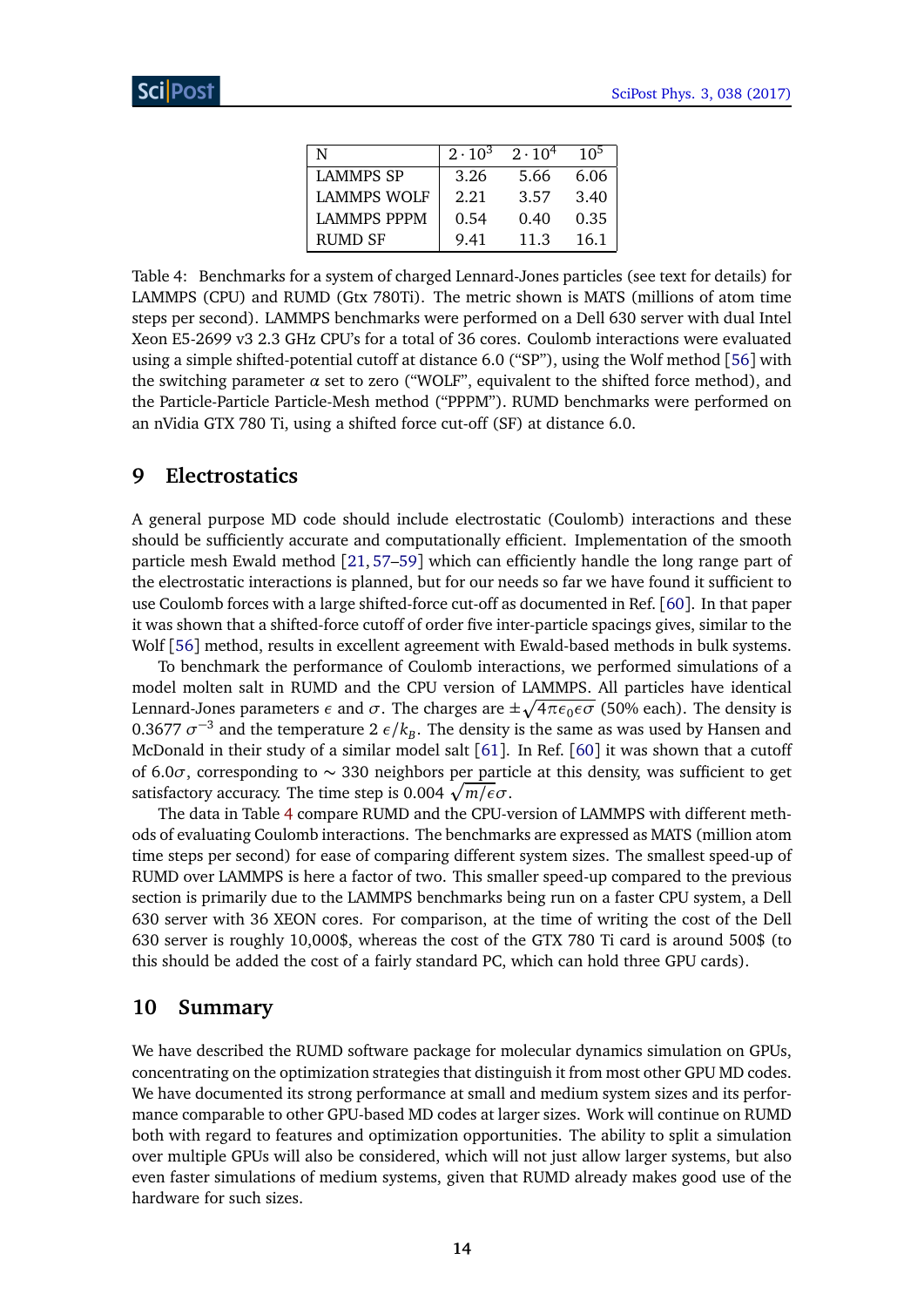# <span id="page-14-0"></span>**11 Appendix: The autotuner**

Here we describe the algorithm used by the autotuner, which optimizes the choice of neighbor list algorithm, the neighbor-list skin size, and the way the generation of the neighbor list and the calculation of non-bonding forces are distributed among the GPU threads ( $p_b$  and  $t_p$ ). The basic strategy is to run a series of short simulations (a few hundred to a few thousand time steps) varying the different parameters, to find a set of of parameters giving (close to) optimal performance. Not all possible combinations of parameters are attempted in order to reduce the time taken for tuning (for Lennard-Jones-type systems without molecules or Coulomb interactions the tuning process takes under a minute for small systems, several minutes for larger systems). The initial state of the system is stored so that all comparisons made by the autotuner involve runs of the same length starting from the same configuration.

If the autotuner is not used, RUMD uses default values which depend on the system size: "n2" neighbor-list method (section [6\)](#page-7-0) for *N <* 8000, otherwise "sort" (section [7\)](#page-9-0);  $p_b = 32$ ,  $t_p = 4$  for  $N \le 10000$ , otherwise  $p_b = 64$ ,  $t_p = 1$ . The default skin value is 0.5, which assumes units of length such that the interparticle spacing is of order unity. In principle the default skin should be based on the interparticle spacing (e.g. *ρ* −1*/*3 */*2), but in practice length units in MD are generally of order the interparticle spacing and the autotuner can quickly deal with a discrepancy. For some very small systems, *N <* 200, with not too small cutoff it can be faster not to use a neighbor-list at all. The autotuner checks this possibility for systems with *N <* 5000.

The dependence of performance on the parameters  $p_b$ ,  $t_p$  and neighbor-list skin is simple: the time taken shows a single minimum as a function of the parameter. This allows a relatively straightforward optimization strategy to be used. The number of steps run for the different stages depends on the system size (larger for smaller systems sizes to get better timing) and can be altered by the user but should not need to be. The overall strategy is as follows:

- 1. Run some steps before tuning (default: 10000) to avoid the influence of transient effects (associated for example with having changed the temperature).
- 2. Run with default parameters to get a baseline performance.
- 3. Phase I optimization: With the default  $p_b$  and  $t_p$  run with the different neighbor-list methods, "none", "n2", "sort". For each one the skin is optimized separately.
- 4. Phase II optimization: For the fastest neighbor-list method and other methods within 20% of the fastest, optimize the parameters  $p_b$  and  $t_p$  using a double loop: first  $p_b$ considering the values 16, 32, 48, 64, 96, 128 and 192. For each  $p_b$ , values of  $t_p$  are tested starting from 1 and increasing until 64. For each combination of  $p_b$  and  $t_p$  the skin length is re-optimized starting at the last identified optimal value.
- 5. If the neighbor-list method "n2" is included in phase II, it can still help to sort the particles once every few hundred times, typically for system sizes near the crossover from "n2" being optimal to "sort" being optimal. This is checked and the optimal sorting interval found.
- 6. If more than one neighbor-list method was optimized in phase II, make a final comparison between the phase II-optimized sorting methods to choose the overall optimized set of parameters (except close to the cross-over from one method to another, the phase II optimization does not change which method is chosen, and in that case the difference is small anyway).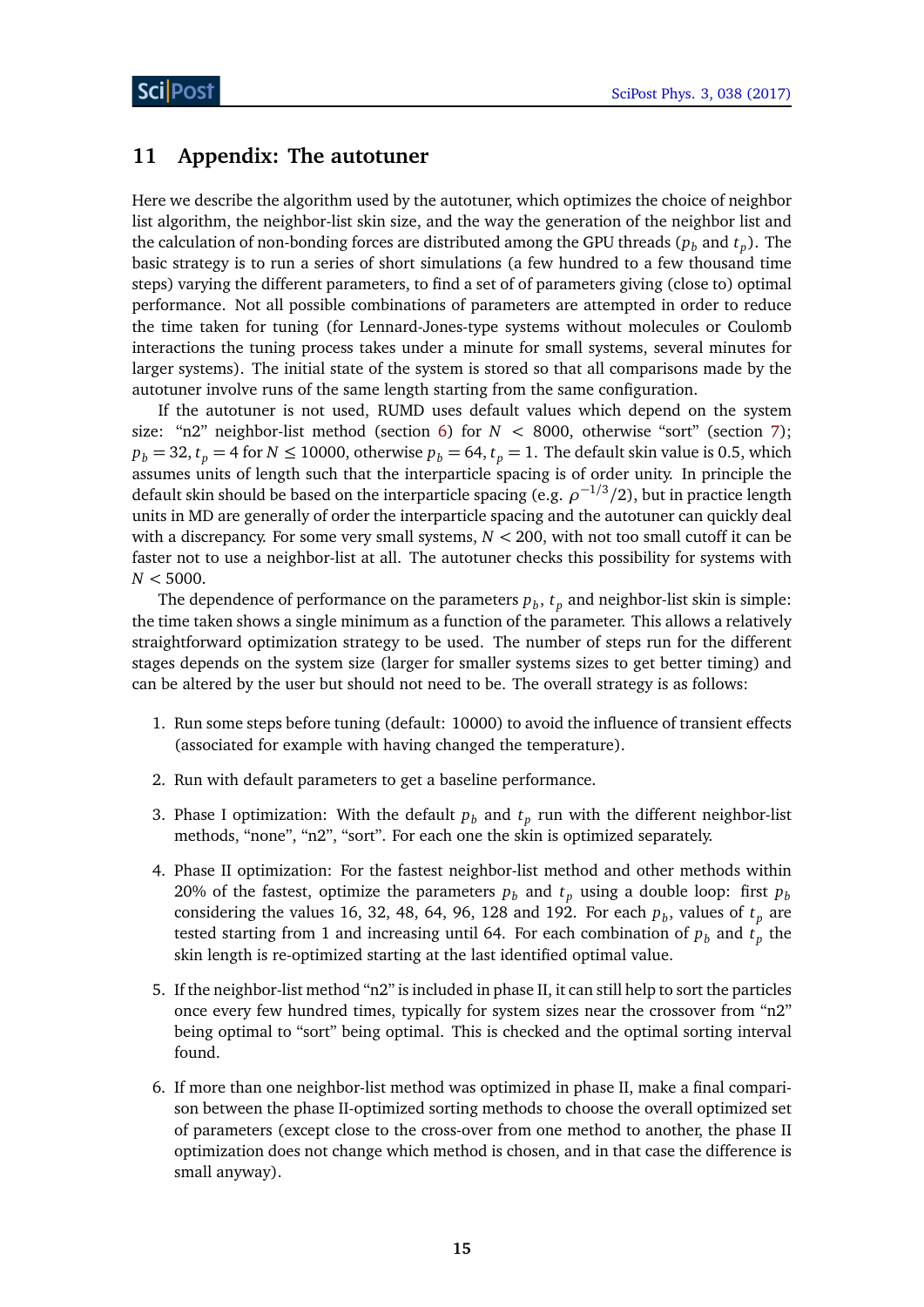- 7. Run, using the optimized parameters, the same number of steps as for the baseline run to determine the overall improvement due to tuning.
- <span id="page-15-0"></span>8. Write the tuned parameters to a file so that repeating the simulation in the same directory with the same "user parameters" does not require re-tuning. For this purpose, "same user parameters" means: same number of particles of each type, same density and temperature and potential parameters (within a tolerance), same integrator type and timestep (within tolerance), and same GPU-type. The actual configuration does not have to be the same. If there is any doubt about re-using the previously found parameters, the file can just be deleted.

Some further details are noted here:

- The skin optimization starts from the default value (phase I) or previously identified phase I-optimal value (phase II). Its value is increased and decreased in steps of 20% (phase I) or 10% (phase II) until a minimum is identified in the time taken. Attempting to optimize the skin to a precision of better than 10% is not worth the effort.
- The loop over  $t_p$  breaks out when one of the following three conditions is met: (i) the time taken exceeds the minimum time so far three times in a row; (ii) the time taken exceeds the minimum time so far by 5%; (iii) some GPU resource-limit is exceeded, either the number of threads per block  $(p_b t_p)$  or the total register count per block.
- The loop over  $p_b$  breaks out when the time taken (having optimized  $t_p$  and skin) exceeds the previous best by 10% or more.
- For very large systems it doesn't make sense to use anything other than the "sort" method for the neighbor-list. The autotuner omits "none" for  $N > 5000$  and "n2" for  $N > 50000$ . Moreover, large systems generally require larger  $p_b$  and so the autotuner omits  $p_b = 16$ for *N* > 4000 and  $p_b = 32$  for  $N > 10^5$ . Also for the largest systems only  $t_p = 1$  is relevant; the autotuner omits checking other values for  $N > 10^5$ .

# **Acknowledgements**

A large part of this work was sponsored by the Danish National Research Foundation's grant DNRF61. This work was supported in part by the VILLUM Foundation's grant "Matter".

# **References**

- <span id="page-15-1"></span>[1] M. P. Allen and D. J. Tildesley, *Computer Simulation of Liquids*, Oxford University Press (1987).
- <span id="page-15-2"></span>[2] D. Frenkel and B. Smit, *Understanding Molecular Simulation: From Algorithms to Applications*, Acedemic Press (1996).
- <span id="page-15-3"></span>[3] J. D. Owens, D. Luebke, N. Govindaraju, M. Harris, J. Krüger, A. E. Lefohn and T. J. Purcell, *A Survey of General-Purpose Computation on Graphics Hardware*, Comput. Graph Forum **26**, 80 (2007), doi:10.1111/[j.1467-8659.2007.01012.x.](http://dx.doi.org/10.1111/j.1467-8659.2007.01012.x)
- [4] J. D. Owens, M. Houston, D. Luebke, S. Green, J. E. Stone and J. C. Phillips, *GPU computing*, Proc. IEEE **96**, 879 (2008), doi:10.1109/[JPROC.2008.917757.](http://dx.doi.org/10.1109/JPROC.2008.917757)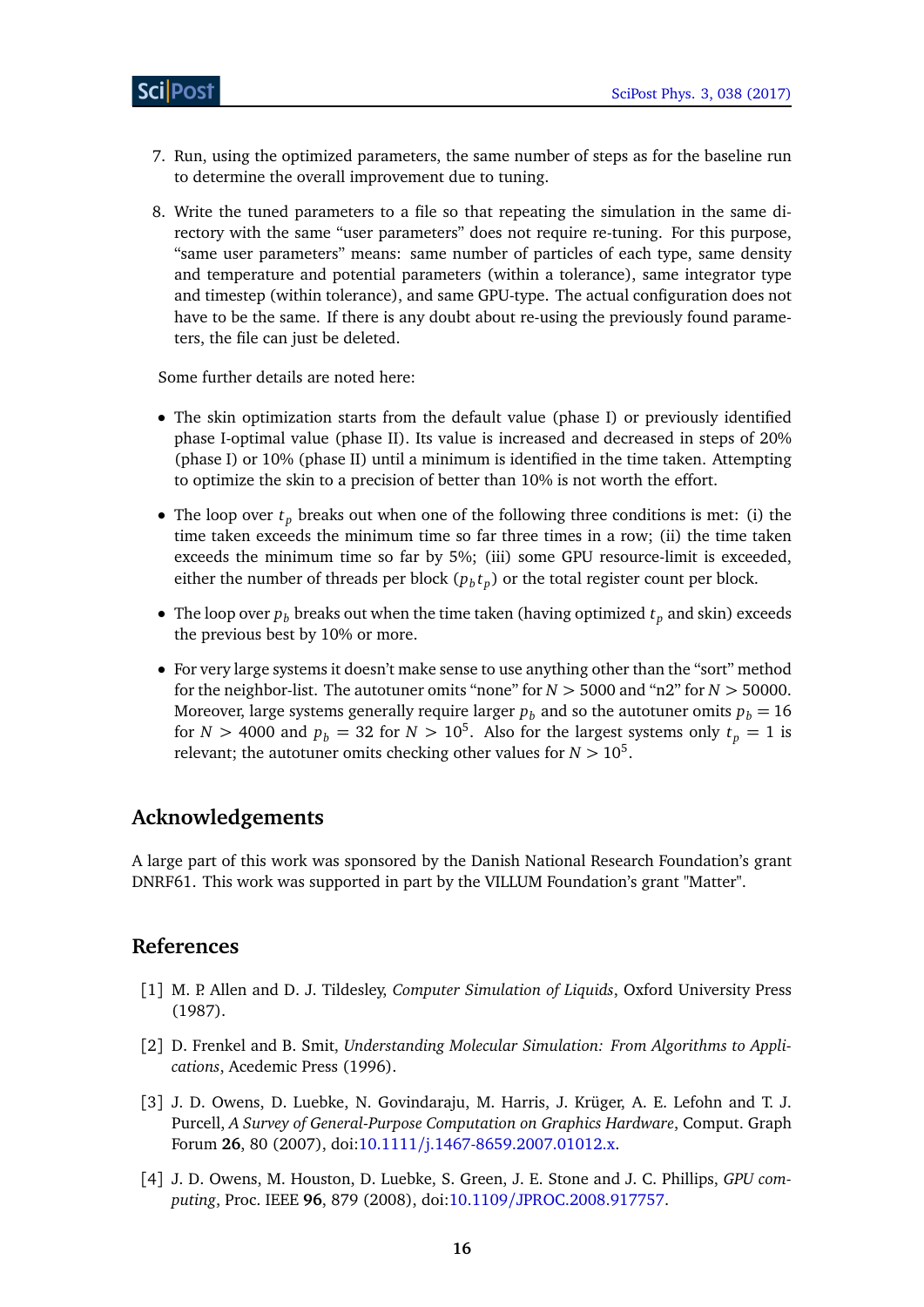- <span id="page-16-1"></span>[5] J. E. Stone, D. J. Hardy, I. S. Ufimtsev and K. Schulten, *GPU-accelerated molecular modeling coming of age*, J. Mol. Graphics Modell. **29**, 116 (2010), doi:10.1016/[j.jmgm.2010.06.010.](http://dx.doi.org/10.1016/j.jmgm.2010.06.010)
- [6] J. Nickolls and W. J. Dally, *The GPU Computing Era*, IEEE MICRO **30**, 56 (2010).
- [7] R. M. Farber, *Topical perspective on massive threading and parallelism*, J. Mol. Graph. Model. **30**, 82 (2011), doi:10.1016/[j.jmgm.2011.06.007.](http://dx.doi.org/10.1016/j.jmgm.2011.06.007)
- [8] A. Harju, T. Siro, F. F. Canova, S. Hakala and T. Ratalaiho, *Computational physics on graphics processing units*, in: Manninen P., Oster P. (eds.), *Applied Parallel and Scientific Computing. PARA 2012. Lecture Notes in Computer Science*, vol. 7782, Springer, Berlin, Heidelberg (2013).
- <span id="page-16-0"></span>[9] M. J. Harvey and G. De Fabritiis, *A survey of computational molecular science using graphics processing units*, Wiley Interdiscip. Rev.-Comput. Mol. Sci. **2**, 734 (2012), doi:10.1002/[wcms.1101.](http://dx.doi.org/10.1002/wcms.1101)
- <span id="page-16-2"></span>[10] J. A. Anderson, C. D. Lorenz and A. Travesset, *General purpose molecular dynamics simulations fully implemented on graphics processing units*, J. Comput. Phys. **227**, 5342 (2008), doi:10.1016/[j.jcp.2008.01.047.](http://dx.doi.org/10.1016/j.jcp.2008.01.047)
- [11] J. A. Anderson and A. Travesset, *Molecular Dynamics on Graphic Processing Units: HOOMD to the rescue*, Comput. Sci. Eng. **10**, 8 (2008).
- [12] P. K. Jha, R. Sknepnek, G. I. Guerrero-Garcia and M. O. de la Cruz, *A Graphics Processing Unit Implementation of Coulomb Interaction in Molecular Dynamics*, J. Chem. Theory Comput. **6**, 3058 (2010), doi:10.1021/[ct100365c.](http://dx.doi.org/10.1021/ct100365c)
- <span id="page-16-3"></span>[13] T. D. Nguyen, C. L. Phillips, J. A. Anderson and S. C. Glotzer, *Rigid body constraints realized in massively-parallel molecular dynamics on graphics processing units*, Comput. Phys. Commun. **182**, 2307 (2011), doi:10.1016/[j.cpc.2011.06.005.](http://dx.doi.org/10.1016/j.cpc.2011.06.005)
- <span id="page-16-4"></span>[14] M. J. Harvey, G. Giupponi and G. De Fabritiis, *ACEMD: Accelerating Biomolecular Dynamics in the Microsecond Time Scale*, J. Chem. Theory Comput. **5**, 1632 (2009), doi:10.1021/[ct9000685.](http://dx.doi.org/10.1021/ct9000685)
- <span id="page-16-5"></span>[15] P. Eastman and V. S. Pande, *Efficient Nonbonded Interactions for Molecular Dynamics on a Graphics Processing Unit*, J. Comput. Chem. **31**, 1268 (2010), doi:10.1002/[jcc.21413.](http://dx.doi.org/10.1002/jcc.21413)
- <span id="page-16-6"></span>[16] P. Eastman, M. S. Friedrichs, J. D. Chodera, R. J. Radmer, C. M. Bruns, J. P. Ku, K. A. Beauchamp, T. J. Lane, L.-P. Wang, D. Shukla, T. Tye, M. Houston *et al.*, *OpenMM 4: A Reusable, Extensible, Hardware Independent Library for High Performance Molecular Simulation*, J. Chem. Theory Comput. **9**, 461 (2013), doi:10.1021/[ct300857j.](http://dx.doi.org/10.1021/ct300857j)
- <span id="page-16-7"></span>[17] P. H. Colberg and F. Höfling, *Highly accelerated simulations of glassy dynamics using GPUs: Caveats on limited floating-point precision*, Comput. Phys. Commun. **182**, 1120 (2011), doi:10.1016/[j.cpc.2011.01.009.](http://dx.doi.org/10.1016/j.cpc.2011.01.009)
- <span id="page-16-8"></span>[18] J. Phillips, R. Braun, W. Wang, J. Gumbart, E. Tajkhorshid, E. Villa, C. Chipot, R. Skeel, L. Kale and K. Schulten, *Scalable molecular dynamics with NAMD*, J. Comput. Chem. **26**, 1781 (2005), doi:10.1002/[jcc.20289.](http://dx.doi.org/10.1002/jcc.20289)
- <span id="page-16-9"></span>[19] W. M. Brown, P. Wang, S. J. Plimpton and A. N. Tharrington, *Implementing molecular dynamics on hybrid high performance computers - short range forces*, Comput. Phys. Commun. **182**, 898 (2011), doi:10.1016/[j.cpc.2010.12.021.](http://dx.doi.org/10.1016/j.cpc.2010.12.021)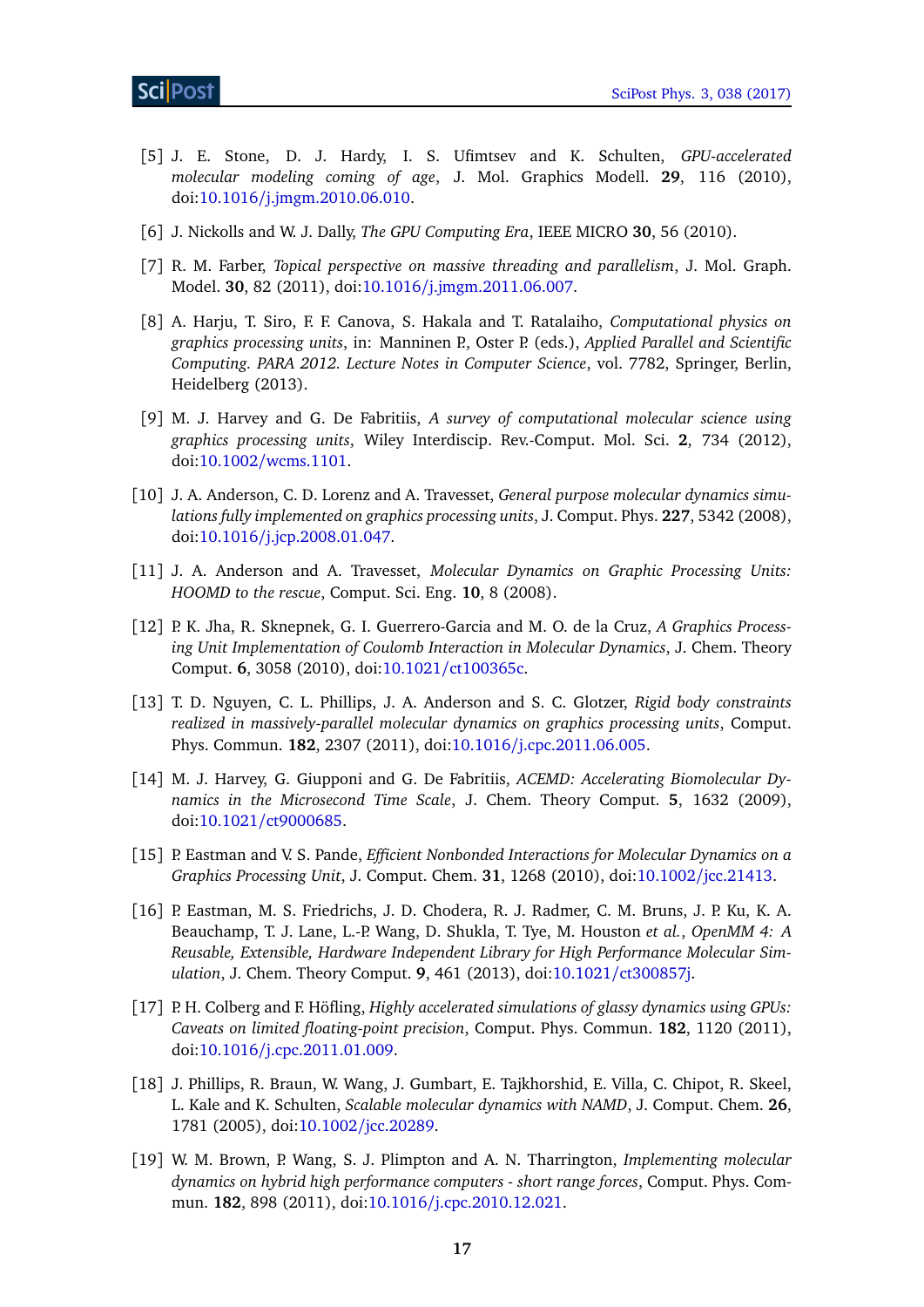- <span id="page-17-0"></span>[20] R. Salomon-Ferrer, D. A. Case and R. C. Walker, *An overview of the Amber biomolecular simulation package*, WIREs Comput. Mol. Sci. **3** (2012), doi:10.1002/[wcms.1121.](http://dx.doi.org/10.1002/wcms.1121)
- <span id="page-17-1"></span>[21] R. Salomon-Ferrer, A. W. Goetz, D. Poole, S. Le Grand and R. C. Walker, *Routine Microsecond Molecular Dynamics Simulations with AMBER on GPUs. 2. Explicit Solvent Particle Mesh Ewald*, J. Chem. Th. Comput. **9**, 3878 (2013), doi:10.1021/[ct400314y.](http://dx.doi.org/10.1021/ct400314y)
- <span id="page-17-2"></span>[22] S. Páll, M. J. Abraham, C. Kutzner, B. Hess and E. Lindahl, *Tackling Exascale Software Challenges in Molecular Dynamics Simulations with GROMACS*, LNCS **8759**, 3 (2015), Proceedings of EASC 2014.
- <span id="page-17-3"></span>[23] J. Jung, A. Naurse, C. Kobayashi and Y. Sugita, *Graphics Processing Unit Acceleration and Parallelization of GENESIS for Large-Scale Molecular Dynamics Simulations*, J. Chem. Theory Comput. **12**, 4947 (2016), doi:10.1021/[acs.jctc.6b00241.](http://dx.doi.org/10.1021/acs.jctc.6b00241)
- <span id="page-17-4"></span>[24] J. E. Stone, J. C. Phillips, P. L. Freddolino, D. J. Hardy, L. G. Trabuco and K. Schulten, *Accelerating molecular modeling applications with graphics processors*, J. Comput. Chem. **28**, 2618 (2007), doi:10.1002/[jcc.20829.](http://dx.doi.org/10.1002/jcc.20829)
- [25] S. Guo-Liang, W. Jing-Wei, L. Zhen-Hua, W. Wen-Ning and F. Kang-Nian, *Molecular Dynamics Simulation Using Graphics Processing Units*, Chem. J. Chinese U. **29**, 2425 (2008).
- [26] W. Liu, B. Schmidt, G. Voss and W. Müeller-Wittig, *Accelerating molecular dynamics simulations using Graphics Processing Units with CUDA*, Comput. Phys. Commun. **179**, 634 (2008), doi:10.1016/[j.cpc.2008.05.008.](http://dx.doi.org/10.1016/j.cpc.2008.05.008)
- [27] J. A. van Meel, A. Arnold, D. Frenkel, S. F. Portegies Zwart and R. G. Belleman, *Harvesting graphics power for MD simulations*, Mol. Simul. **34**, 259 (2008), doi:10.1080/[08927020701744295.](http://dx.doi.org/10.1080/08927020701744295)
- [28] M. S. Friedrichs, P. Eastman, V. Vaidyanathan, M. Houston, S. Legrand, A. L. Beberg, D. L. Ensign, C. M. Bruns and V. S. Pande, *Accelerating molecular dynamic simulation on graphics processing units*, J. Comput. Chem. **30**, 864-872 (2009), doi:10.1002/[jcc.21209.](http://dx.doi.org/10.1002/jcc.21209)
- [29] J. Xu, Y. Ren, W. Ge, X. Yu, X. Yang and J. Li, *Molecular dynamics simulation of macromolecules using graphics processing unit*, Mol. Simul. **36**, 1131 (2010), doi:10.1080/[08927022.2010.506512.](http://dx.doi.org/10.1080/08927022.2010.506512)
- [30] H. J. Myung, R. Sakamaki, K. J. Oh, T. Narumi, K. Yasuoka and S. Lee, *Accelerating Molecular Dynamics Simulation Using Graphics Processing Unit*, Bull. Korean Chem. Soc. **31**, 3639 (2010), doi:10.5012/[bkcs.2010.31.12.3639.](http://dx.doi.org/10.5012/bkcs.2010.31.12.3639)
- [31] J. A. Baker and J. D. Hirst, *Molecular Dynamics Simulations Using Graphics Processing Units*, Mol. Inf. **30**, 498 (2011), doi:10.1002/[minf.201100042.](http://dx.doi.org/10.1002/minf.201100042)
- [32] D. C. Rapaport, *Enhanced molecular dynamics performance with a programmable graphics processor*, Comput. Phys. Commun. **182**, 926 (2011), doi:10.1016/[j.cpc.2010.12.029.](http://dx.doi.org/10.1016/j.cpc.2010.12.029)
- [33] A. P. Ruymgaart, A. E. Cardenas and R. Elber, *MOIL-opt: Energy-Conserving Molecular Dynamics on a GPU/CPU System*, J. Chem. Theory Comput. **7**, 3072 (2011), doi:10.1021/[ct200360f.](http://dx.doi.org/10.1021/ct200360f)
- [34] K. Oguchi, Y. Shibuta and T. Suzuki, *Accelerating Molecular Dynamics Simulation Performed on GPU*, J. Jpn. I. Met **76**, 462 (2012).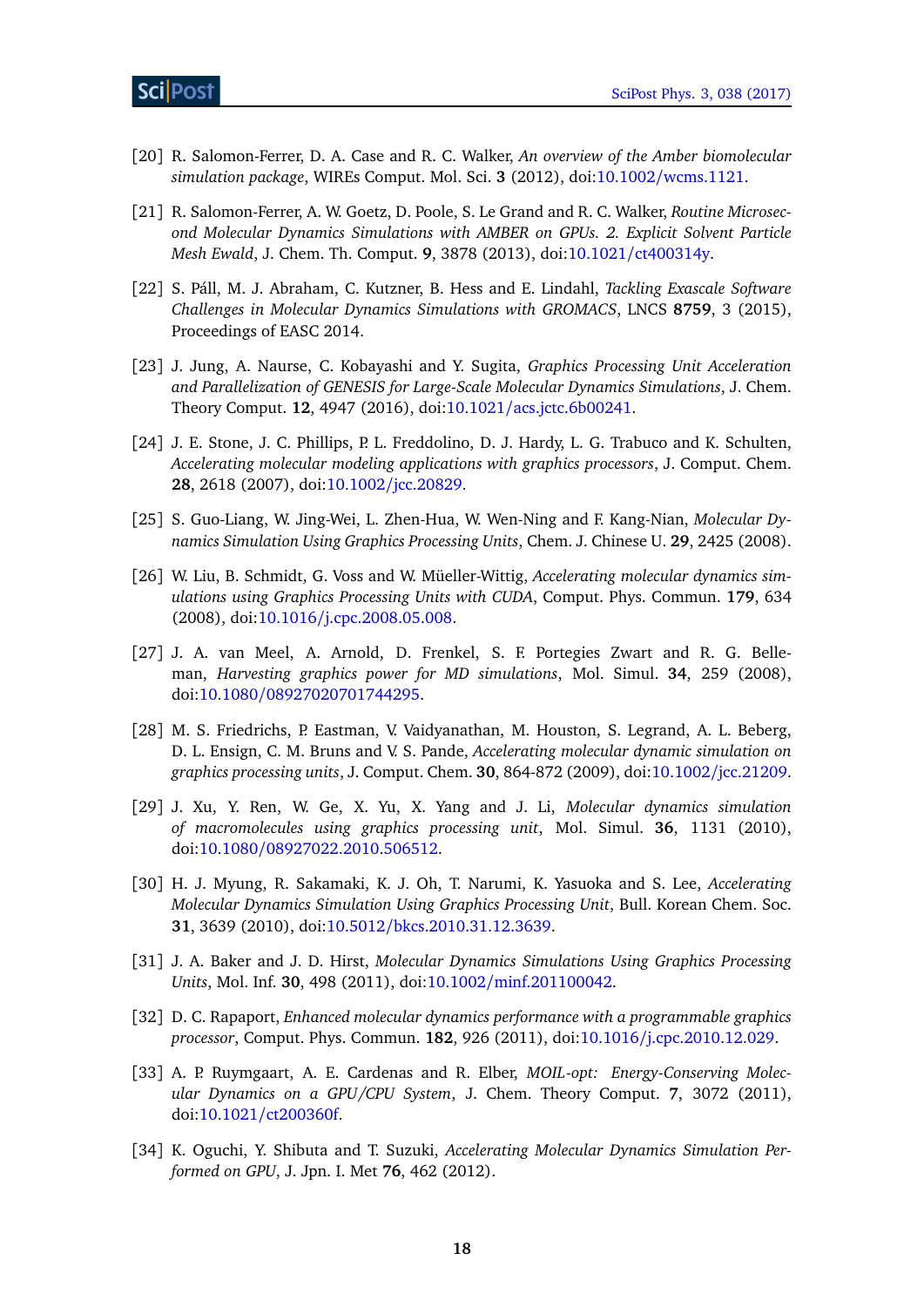- <span id="page-18-0"></span>[35] S. Páll and B. Hess, *A flexible algorithm for calculating pair interactions on SIMD architectures*, Comput. Phys. Commun. **184**, 2641 (2013), doi:10.1016/[j.cpc.2013.06.003.](http://dx.doi.org/10.1016/j.cpc.2013.06.003)
- <span id="page-18-1"></span>[36] D. B. Kirk and W.-m. W. Hwu, *Programming Massively Parallel Processors: A Hands-on Approach*, Morgan Kaufmann (2010).
- <span id="page-18-2"></span>[37] NVIDIA, *NVIDIA CUDA Compute Unified Device Architecture Programming Guide*, NVIDIA, Santa Clara, CA, USA, Version 6.5 (2014).
- <span id="page-18-3"></span>[38] NVIDIA, *NVIDIA's next generation CUDA compute architecture: Kepler GK110*, White paper. Available online, Version 1.0, 24 pp. (2012).
- <span id="page-18-4"></span>[39] NVIDIA, *NVIDIA Tesla P100. The Most Advanced Datacenter Accelerator Ever Built Featuring Pascal GP100, the World's Fastest GPU.*, Whitepaper. Available online. 45 pp. (2016).
- <span id="page-18-5"></span>[40] S. Karmakar, C. Dasgupta and S. Sastry, *Growing length and time scales in glass-forming liquids*, PNAS **106**, 3675 (2009), doi:10.1073/[pnas.0811082106.](http://dx.doi.org/10.1073/pnas.0811082106)
- <span id="page-18-6"></span>[41] M. Bernaschi, M. Bisson and M. Fatica, *Colloquium: Large scale simulations on GPU clusters*, Eur. Phys. J. B **88**, 158 (2015), doi:10.1140/epjb/[e2015-60180-8.](http://dx.doi.org/10.1140/epjb/e2015-60180-8)
- <span id="page-18-7"></span>[42] Z. Fan, T. Siro and A. Harju, *Accelerated molecular dynamics force evaluation on graphics processing units for thermal conductivity calculations*, Comput. Phys. Commun. **184**, 1414 (2013), doi:10.1016/[j.cpc.2013.01.008.](http://dx.doi.org/10.1016/j.cpc.2013.01.008)
- <span id="page-18-8"></span>[43] J. Glaser, T. D. Nguyen, J. A. Anderson, P. Lui, F. Spiga, J. A. Millan, D. C. Morse and S. C. Glotzer, *Strong scaling of general-purpose molecular dynamics simulations on GPUs*, Comput. Phys. Commun. **192**, 97 (2015), doi:10.1016/[j.cpc.2015.02.028.](http://dx.doi.org/10.1016/j.cpc.2015.02.028)
- <span id="page-18-9"></span>[44] S. M. A. Malek, R. K. Bowles, I. Saika-Voivod, F. Sciortino and P. H. Poole, *"Swarm relaxation": Equilibrating a large ensemble of computer simulations*, Eur. Phys. J. E **40**, 98 (2017), doi:10.1140/epje/[i2017-11588-2.](http://dx.doi.org/10.1140/epje/i2017-11588-2)
- <span id="page-18-10"></span>[45] S. Toxvaerd and J. C. Dyre, *Shifted forces in molecular dynamics*, J. Chem. Phys. **134**, 081102 (2011), doi:10.1063/[1.3558787.](http://dx.doi.org/10.1063/1.3558787)
- <span id="page-18-11"></span>[46] S. Toxvaerd, O. J. Heilmann, T. S. Ingebrigtsen, T. B. Schrøder and J. C. Dyre, *Timereversible molecular dynamics algorithms with bond constraints*, J. Chem. Phys. **131**, 064102 (2009), doi:10.1063/[1.3194785.](http://dx.doi.org/10.1063/1.3194785)
- <span id="page-18-12"></span>[47] T. S. Ingebrigtsen and J. C. Dyre, *NVU dynamics. III. Simulating molecules at constant potential energy*, J. Chem. Phys. **137**, 244101 (2012), doi:10.1063/[1.4768957.](http://dx.doi.org/10.1063/1.4768957)
- <span id="page-18-13"></span>[48] B. M. Axilrod and E. Teller, *Interaction of the van der Waals Type Between Three Atoms*, J. Chem. Phys. **11**, 299 (1943), doi:10.1063/[1.1723844.](http://dx.doi.org/10.1063/1.1723844)
- <span id="page-18-14"></span>[49] K. W. Jacobsen, P. Stoltze and J. K. Nørskov, *A semi-empirical effective medium theory for metals and alloys*, Surf. Sci. **366**, 394 (1996), doi:10.1016/[0039-6028\(96\)00816-3.](http://dx.doi.org/10.1016/0039-6028(96)00816-3)
- <span id="page-18-15"></span>[50] G. J. Martyna, D. J. Tobias and M. L. Klein, *Constant pressure molecular dynamics algorithms*, J. Chem. Phys. **101**, 4177 (1994), doi:10.1063/[1.467468.](http://dx.doi.org/10.1063/1.467468)
- <span id="page-18-16"></span>[51] T. S. Ingebrigtsen, S. Toxvaerd, O. J. Heilmann, T. B. Schrøder and J. C. Dyre, *NVU dynamics. I. Geodesic motion on the constant-potential-energy hypersurface*, J. Chem. Phys. **135**, 104101 (2011), doi:10.1063/[1.3623585.](http://dx.doi.org/10.1063/1.3623585)